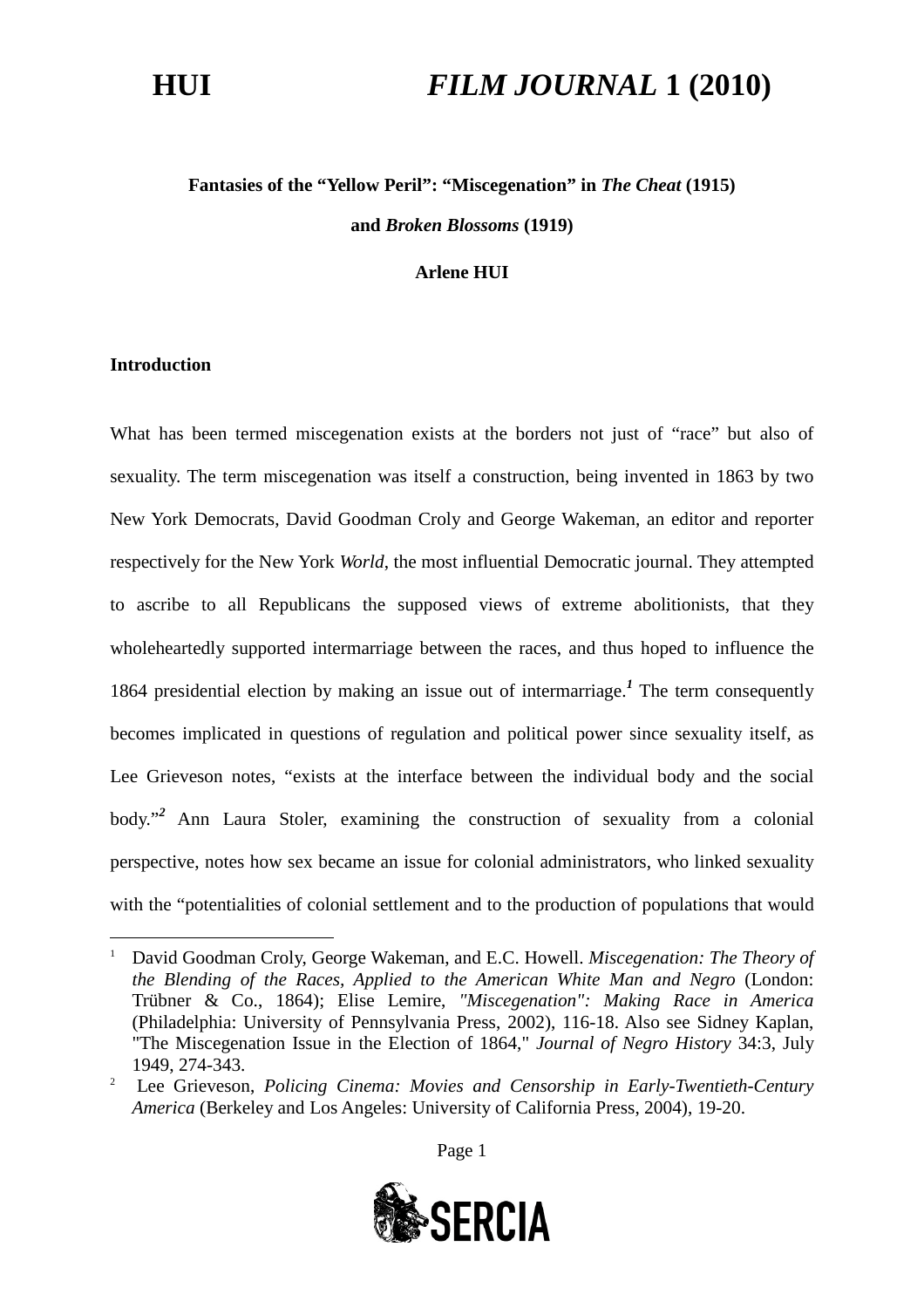be made loyal to emerging colonial states. … it was specific individuals and those in authority who identified sex as a domain of control." Stoler notes that women were viewed by the Dutch and British as "desired objects, but unruly desiring subjects as well" and that unmanaged sexuality was considered a threat.*[3](#page-1-0)* In an American perspective, the concern over miscegenation was not only a result of attempts to control race, but also attempts to control sexuality. This focused on the sexuality of "white" women, who were, particularly in the nineteenth and twentieth centuries, viewed as "the best conveyors of advanced civilization."*[4](#page-1-1)* Thus, attempts to control and restrict miscegenation were often attempts to control the sexuality of white women. Alternatively, the sexual constructions of "non-white" women were developed in such a way as to emphasise their passion, lasciviousness, and even sexual abandonment and depravity, particularly in comparison to their white counterparts. Winthrop Jordan and Martha Hodes note that it was in this way that white men could justify their sexual activity with such women and thus shift the responsibility and moral weakness onto them and away from themselves.*[5](#page-1-2)*

The concerns over miscegenation would become an explosive issue in the first few decades of the twentieth century and the cinema was an influential medium to pass on these fears. Concerns about miscegenation had existed from the early years of European settlement in the United States, expressed in the numerous anti-miscegenation laws on the statute books



<span id="page-1-0"></span><sup>3</sup> Ann Laura Stoler, *Race and the Education of Desire: Foucault's History of Sexuality and the Colonial Order of Things* (Durham and London: Duke University Press, 1995), 39-42.

<span id="page-1-1"></span><sup>4</sup> Winthrop D. Jordan, *White Over Black: American Attitudes Toward the Negro, 1550-1812* (Chapel Hill: University of North Carolina Press, 1968), 148-49; Louise Michele Newman, *White Women's Rights: The Racial Origins of Feminism in the United States* (New York and Oxford: Oxford University Press, 1999), 22-23.

<span id="page-1-2"></span><sup>5</sup> Jordan, *White Over Black*, 151; Martha Hodes, *White Women, Black Men: Illicit Sex in the Nineteenth Century South* (New Haven and London: Yale University Press, 1997), 5.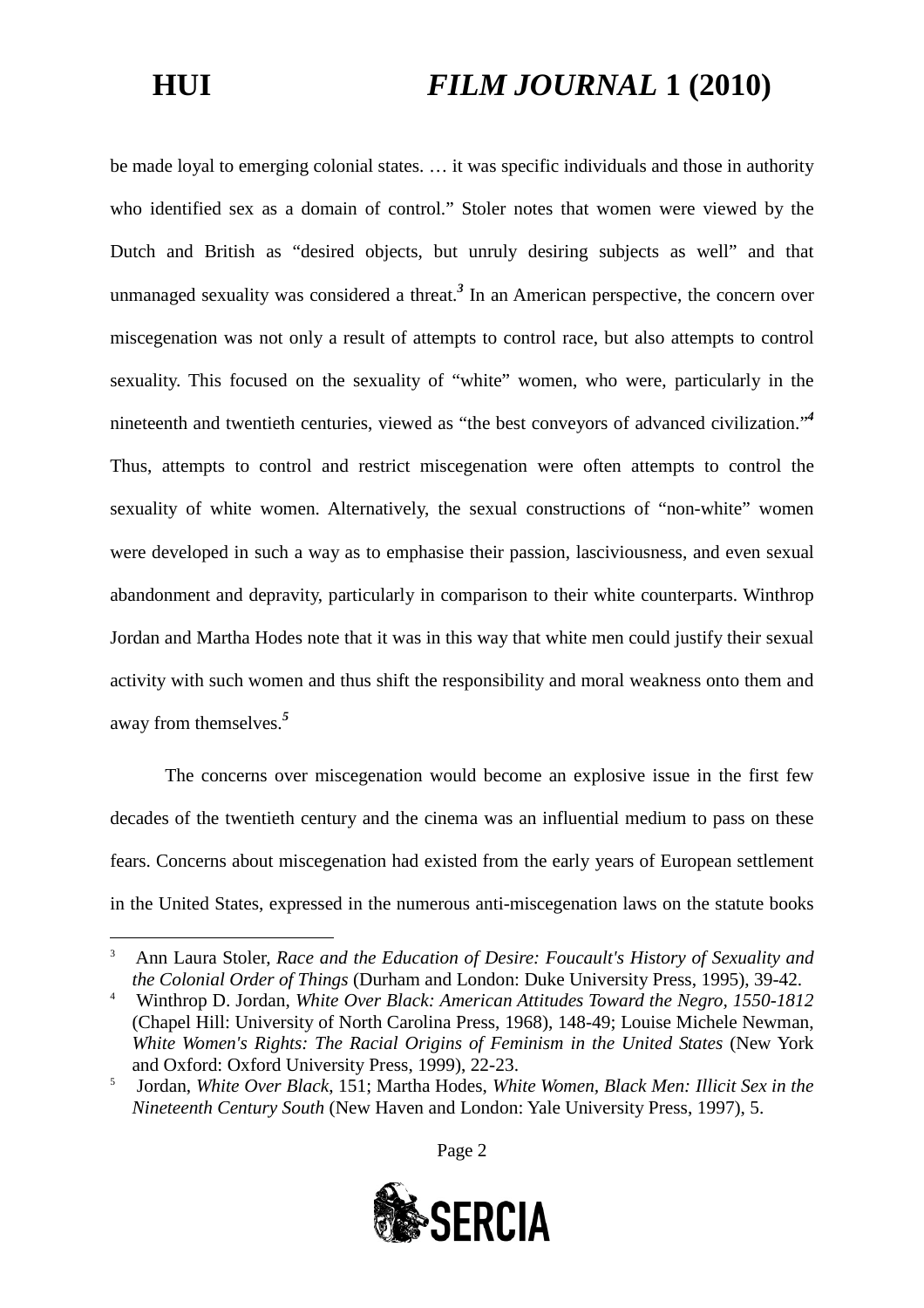of many states from the seventeenth century, and particularly after the end of the Civil War in 1865.[6](#page-2-0) While most anti-miscegenation laws focused on relationships between whites and Native Americans or whites and African Americans, in the late nineteenth and early twentieth centuries relationships between whites and Asians were viewed with increasing concern. As larger numbers of white settlers moved West in the post-war years, particularly between the 1870s and the 1890s, they encountered not only Indians, who had been virtually eradicated in the East by the 1840s (through disease, war, and removal policy), but also an increasing number of migrant groups from Asia, primarily from China and Japan, who had emigrated to the United States and settled on the West Coast.

Chinese men were especially seen as a danger, in part because the vast majority of Chinese immigrants to the United States were single men. This, combined with the sexual exploitation of Chinese women, many of whom were involved in prostitution, strengthened a stereotype of degraded sexuality among the Chinese in general. The employment of Chinese men as servants in households also opened up the possibility of interracial intimacy and sex, and thus the threat of racial pollution in the home.<sup>[7](#page-2-1)</sup> California, where the majority of Chinese

<span id="page-2-1"></span><sup>7</sup> Robert G. Lee, *Orientals: Asian Americans in Popular Culture* (Philadelphia: Temple University Press, 1999), 9-10. Concerns about Chinese immigration into the United States led to the passage of the Chinese Exclusion Act in 1882, the first law in the U.S. that prevented a specific racial group from entering the country on the grounds of race or nationality. The bill was extended every decade until 1943, when the Act was repealed and the Chinese were allowed to migrate to the U.S., albeit in very small numbers. See Andrew





<span id="page-2-0"></span><sup>6</sup> Edmund S. Morgan, *American Slavery, American Freedom: The Ordeal of Colonial Virginia* (New York: Norton & Company, 1975), 333-34; Joel Williamson, *New People: Miscegenation and Mulattoes in the United States* (Baton Rouge: Louisiana State University Press, 1995), 8; Peggy Pascoe, "Miscegenation Law, Court Cases, and Ideologies of 'Race' in Twentieth-Century America," in Martha Hodes, ed. *Sex, Love and Race: Crossing Boundaries in North American History* (New York: New York University Press, 1999), 464-90.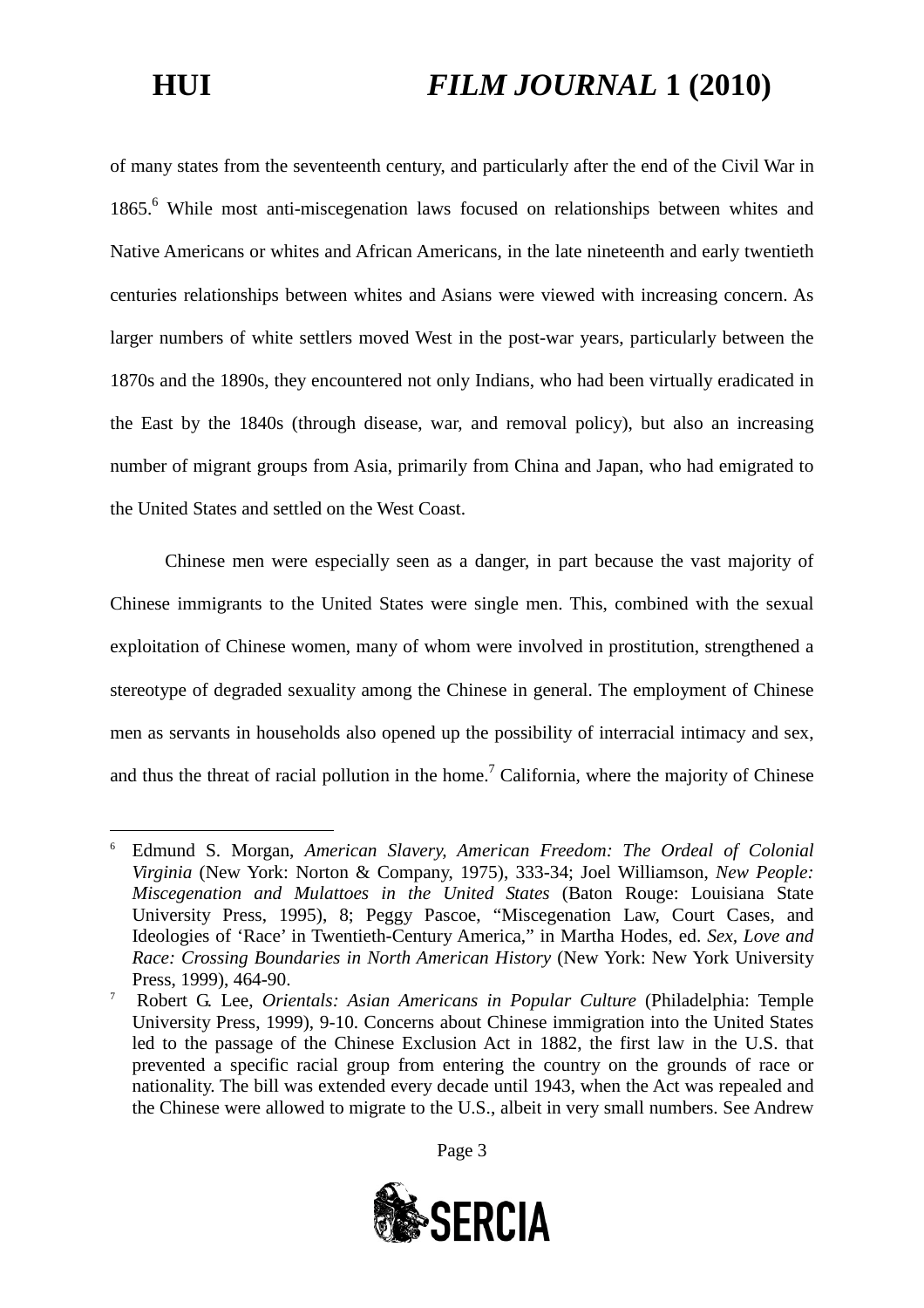who had entered the U.S. Lived and worked, was one of the first states to pass a series of laws, beginning in 1879, which attempted to control the sexual threat of the Chinese. An outright ban on marriage between whites and Chinese was passed in 1905.<sup>[8](#page-3-0)</sup> Similar bills, not just limited to Chinese but also including Japanese immigrants, were introduced in states such as Illinois in 1909 and Michigan in 1911, and passed in Montana in 1909 and Nebraska in 1[9](#page-3-1)13.<sup>9</sup> The inclusion of the Japanese in anti-miscegenation bills in the early twentieth century reflected the increased Japanese immigration into the United States after 1880. Most early Japanese immigrants were, like the Chinese, male labourers. In 1907, however, the "Gentleman's Agreement" between Japan and the United States began to limit Japanese immigration. Day labourers were prevented from migrating to the U.S. While increasing numbers of women were encouraged to immigrate, leading to a more balanced sex ratio among Japanese immigrants than existed among the Chinese. Japanese immigration was, however, eventually barred in 1924 by the Johnson-Reed Immigration Act. Despite the limits on Japanese immigration into the United States, their inclusion in anti-miscegenation bills in

Gyory, *Closing the Gate: Race, Politics, and the Chinese Exclusion Act* (Chapel Hill: University of North Carolina Press, 1998), 212-59; Roger Daniels, *Asian America: Chinese and Japanese in the United States since 1850* (Seattle and London: University of Washington Press, 1987), 56.



<span id="page-3-0"></span><sup>8</sup> Discrimination against marriage with Asians was also enacted on a national level. In 1907, Congress passed the Expatriation Act, in which women who married foreign nationals could be stripped of their citizenship. The Cable Act, passed fifteen years later, stopped automatically treating a woman's citizenship as a derivation of her husband's. In addition, it limited the autonomy of a woman to make a decision concerning marriage with aliens who were not allowed to become naturalized citizens. Rachel F. Moran, *Interracial Intimacy: The Regulation of Race and Romance* (Chicago and London: University of Chicago Press, 2001), 31-32.

<span id="page-3-1"></span><sup>9</sup> David H. Fowler, *Northern Attitudes Towards Interracial Marriage: Legislation and Public Opinion in the Middle Atlantic States and the States of the Old Northwest, 1780- 1930* (New York and London: Garland Publishing, 1987), 297-98, 397, 399.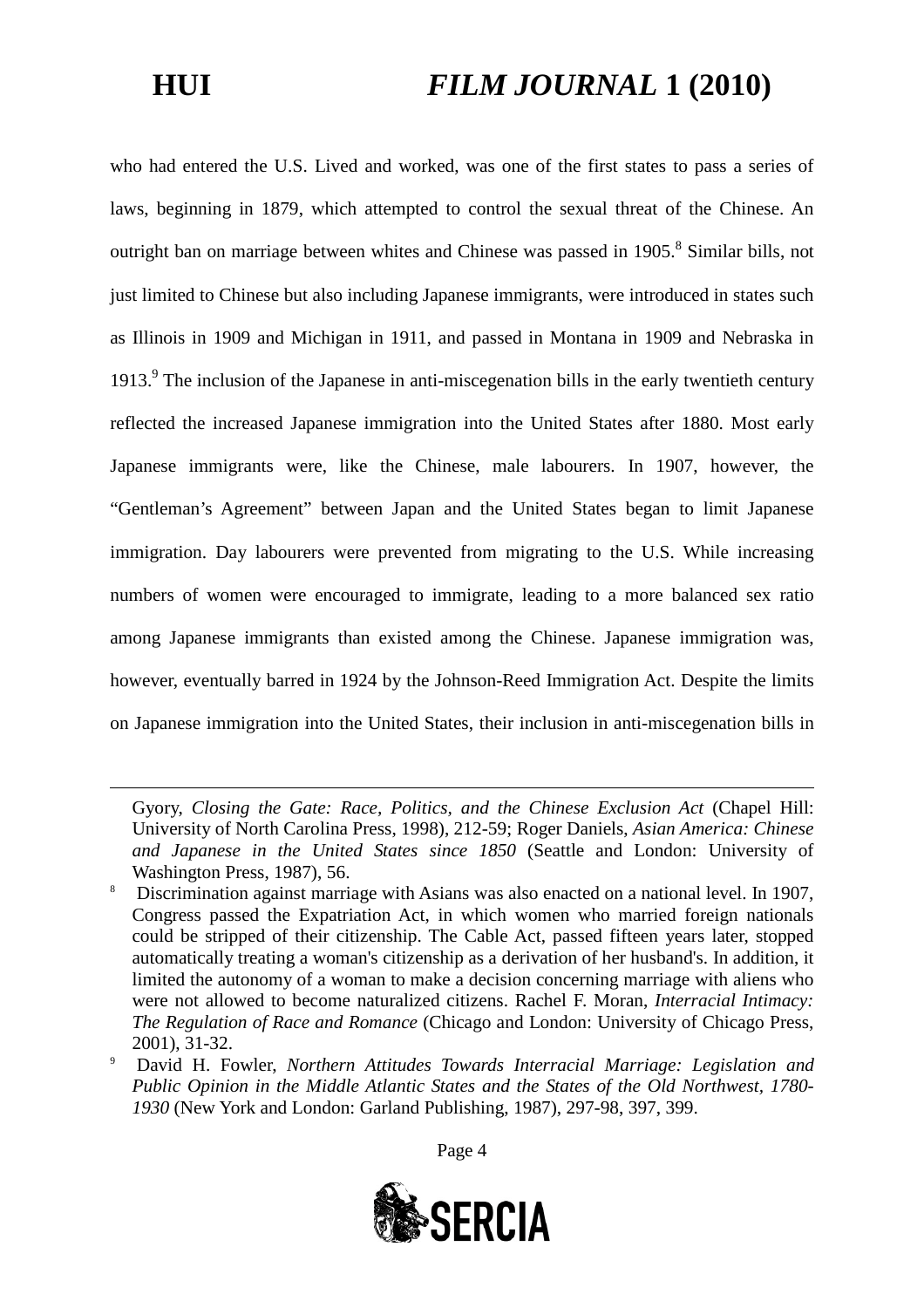the early twentieth century reflected growing American fears of a "yellow peril" that would overwhelm white workers and even American civilisation itself.<sup>[10](#page-4-0)</sup>

In films, concerns about miscegenation were combined with the popular perception in American society and culture of the Orient as a barbaric yet an "exotic" place.<sup>[11](#page-4-1)</sup> The American film industry displayed a fascination with such exoticism. It often set films in what were supposedly "exotic" locations as a means of boosting box-office appeal. The China and Japan of Hollywood's imagination, of course, had little or nothing to do with the realities of the countries themselves. But movies dealing with Oriental-white sexual relationships could often displace their story onto an exotic, foreign-looking location and, perhaps, created greater freedom in how miscegenation was presented in the stories themselves. Two such films, *The Cheat* (1915) and *Broken Blossoms* (1919), provided a visual platform in which to echo concerns about the dangers of miscegenation which were dominant in early twentiethcentury America. *The Cheat* emphasised the negativity of interracial relationships while

<span id="page-4-1"></span><sup>&</sup>lt;sup>11</sup> Initial Western views of China and Japan were not linked with exoticism. They arose from the desire to trade with both countries. When Commodore Matthew Perry effectively opened Japan to the Western world in 1853, he viewed the Japanese as culturally inferior to westerners. They were, he believed, "a weak and semi-barbarous people" who were "vindictive in character" and "deceitful." American views of the Japanese changed after Japan sent its first embassy to the United States in 1860 and trade goods began to arrive. Indeed, some Americans began to admire the aesthetic aspects of Japanese culture. William L. Neumann, *American Encounters Japan: From Perry to MacArthur* (Baltimore: Johns Hopkins Press, 1963), 30-31, 61-67. Edward Said notes that Western, particularly British, views of Orientals would assume that their history and culture made them appear to possess "regular characteristics," but at the same time always made a clear distinction between Western superiority and Oriental inferiority. Edward Said, *Orientalism: Western Conceptions of the Orient* (London: Penguin Books, 1995), 36-49.





<span id="page-4-0"></span><sup>&</sup>lt;sup>10</sup> Henry Yu, "Mixing Bodies and Cultures: The Meaning of America's Fascination with Sex between 'Orientals' and 'Whites,'" in Martha Hodes, ed., *Sex, Love, and Race: Crossing Boundaries in North American History* (New York and London: New York University Press, 1999), 444-63; Lee, *Orientals*, 108; Daniels, *Asian America*, 126.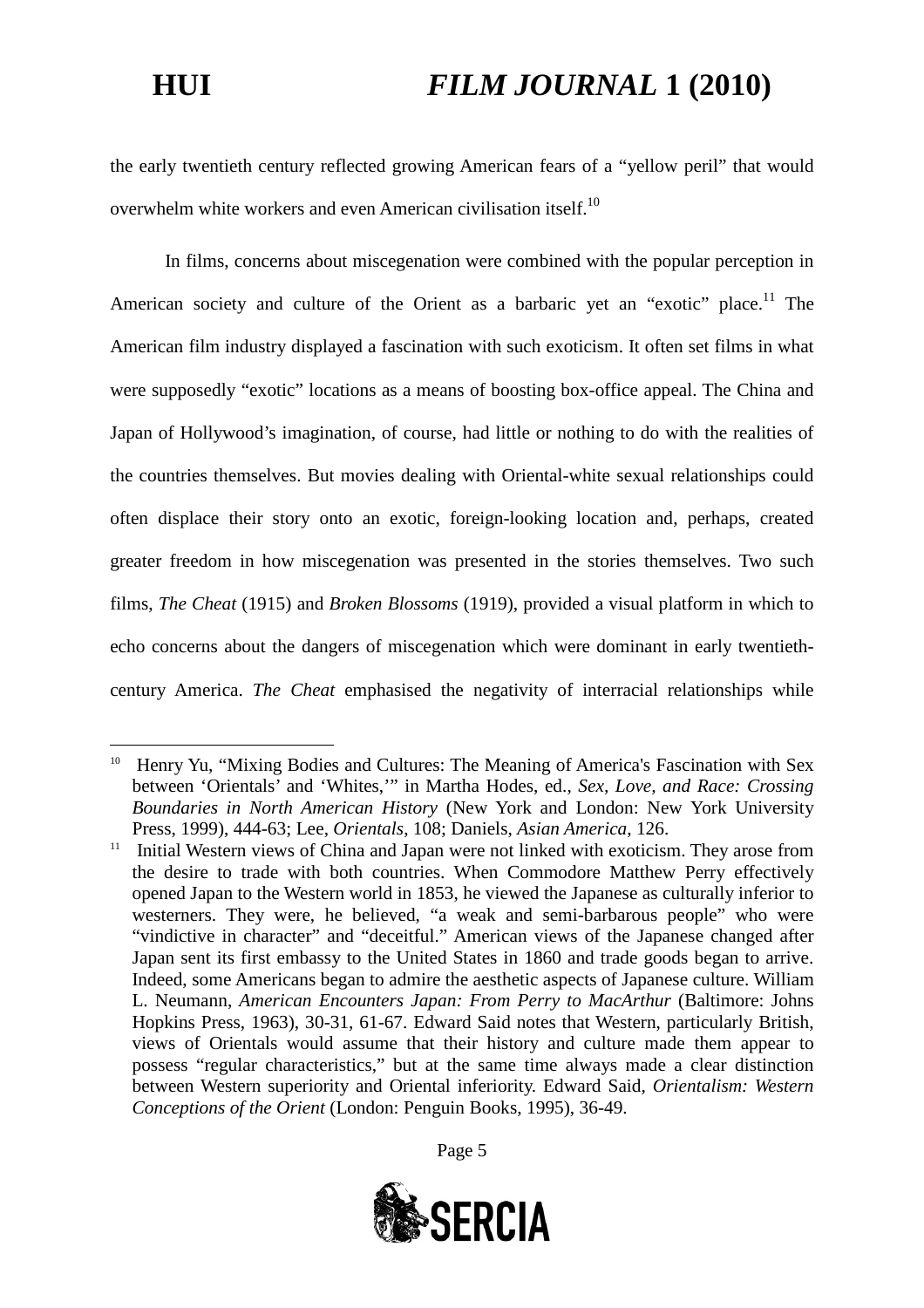*Broken Blossoms* offered a more sympathetic portrayal. Yet one aspect that would be represented in the vast majority of these films was the violence that would be committed against one member (and sometimes both) of an inter-racial couple, often separating them in the process. Thus miscegenation, even if portrayed in a more positive light, was nearly always linked with violence and viewed, for the most part, as something to approach with caution.

### *The Cheat* **(1915)**

One of the first American films to treat the issue of white-Oriental miscegenation in a major way was Cecil B. DeMille's *The Cheat*. The story, conceived by Hector Turnbull and Jeanie McPherson, was about a society woman, Edith Hardy (Fannie Ward), who loses \$10,000 of Red Cross funds on a stock market gamble. To avoid a scandal, she borrows that amount from a Japanese art collector, Hishuru Tori (Sessue Hayakawa), and agrees to become his lover in return. After receiving the money from Tori, Edith's husband, stockbroker Richard Hardy (Jack Dean), makes a huge profit on some stocks and gives her \$10,000. When Edith tries to return the money to Tori, he refuses it, and wants her to keep her promise. She refuses, and he brands her with *the* hot iron he uses to brand all his belongings. To protect herself, she shoots him and leaves. Her husband arrives at the house after Tori has been wounded and is arrested by the police. Richard takes the blame for Tori's shooting in order to protect Edith. Desperate to save her husband from prison, Edith once again approaches Tori, offering to become his lover. Tori, not trusting her, refuses the offer and Richard's trial commences. But the truth is uncovered when, after Richard is found guilty of shooting Tori, Edith reveals her brand to the

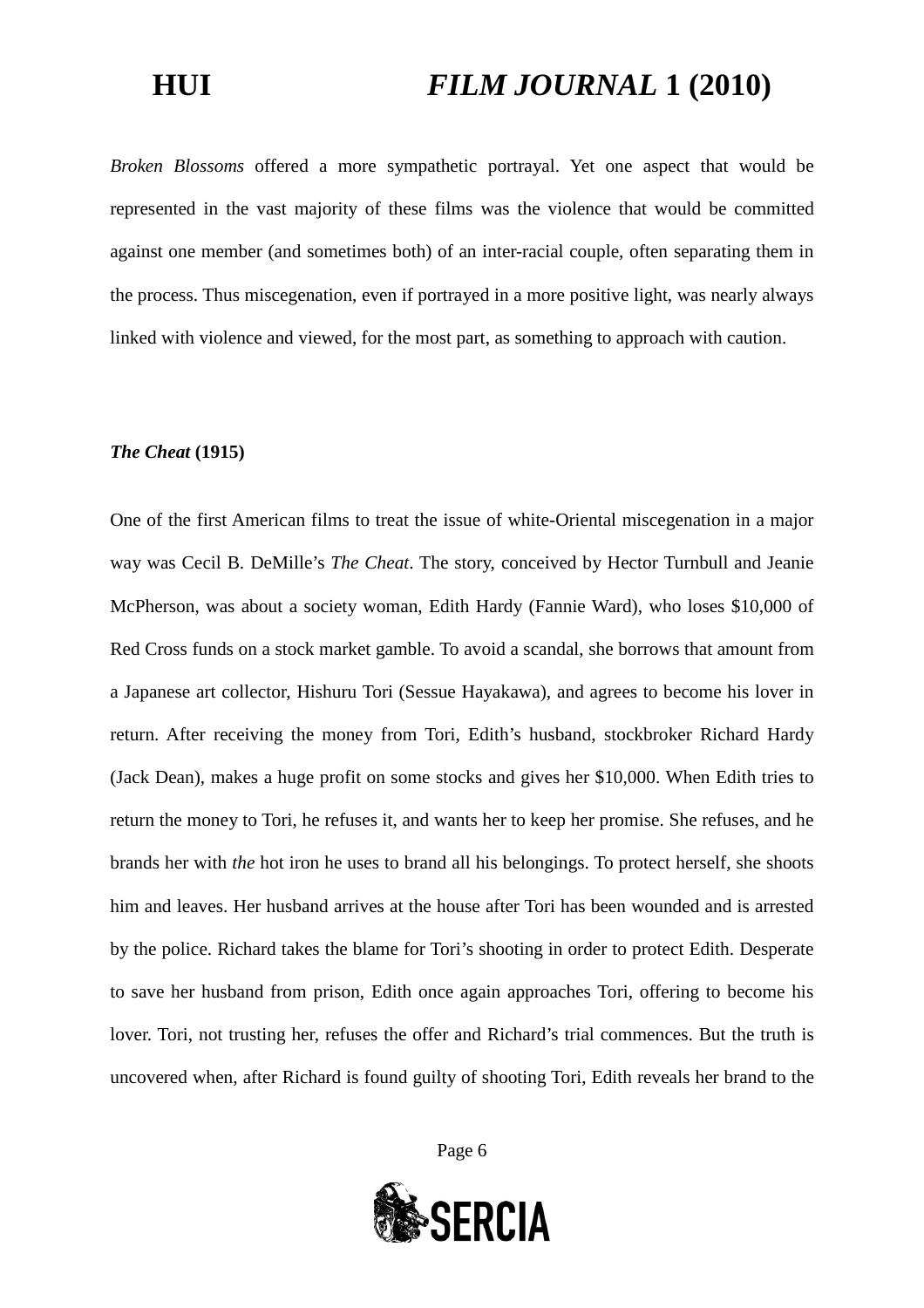courtroom. Richard is released and leaves with Edith while Tori must be protected from the men in the courtroom, who are on the verge of lynching him for his actions.

In many ways, the characterisation of Tori represents the hidden "threat" of the Oriental in American society, the so-called "yellow peril."[12](#page-6-0) He lives the dual life of the exotic Oriental and modern Western man. When he is first shown in the film, he is in his private, oriental sanctuary within his modern Western house, wearing his Japanese robes, branding his mark on his possessions. The background of the shot is in darkness and, from that moment, he is presented as a hidden threat. Much of the stir created by the film was a result of several dramatically-lit shots employed by DeMille, who worked with cameraman Alvin Wyckoff and art director Wilfred Buckland to exploit low-key lighting and, utilising the set design comprised of Japanese shoji screens, photographed reverse shots with shadow figures. Sumiko Higashi notes that DeMille, in introducing Tori, changed the shot from Tori dressed in American flannels reading a newspaper and smoking to a "Scene dyed *Red* – Black Drop – Oriental lamp – brazier of coals – Tori takes iron away from object he is branding – turns out light – replaces iron in brazier – his face shown in light from coals – when he puts lid on brazier screen goes black." Higashi states the "film thus emphasized the racial 'Otherness' of the Asian merchant, who is both fascinating and repulsive" as well as drawing attention to

<span id="page-6-0"></span><sup>&</sup>lt;sup>12</sup> Roger Daniels notes that the term "Yellow Peril" may first have been introduced as part of an anti-Chinese propaganda campaign in the Eastern United States in a *New York Tribune* article by Henry George in 1869. The term initially hinted at the possibility of an invasion of the United States by an Asian army. This fear became more acute in the late nineteenth and early twentieth centuries because of a combination of the rise of pseudo-scientific beliefs in Anglo-Saxon and Aryan racial superiority and fears concerning the rising tide of immigration into the United States. Daniels, *Asian America*, 39-40; Roger Daniels, *The Politics of Prejudice: The Anti-Japanese Movement in California and the Struggle for Japanese Exclusion* (Berkeley and Los Angeles: University of California Press, 1962), 66- 70.

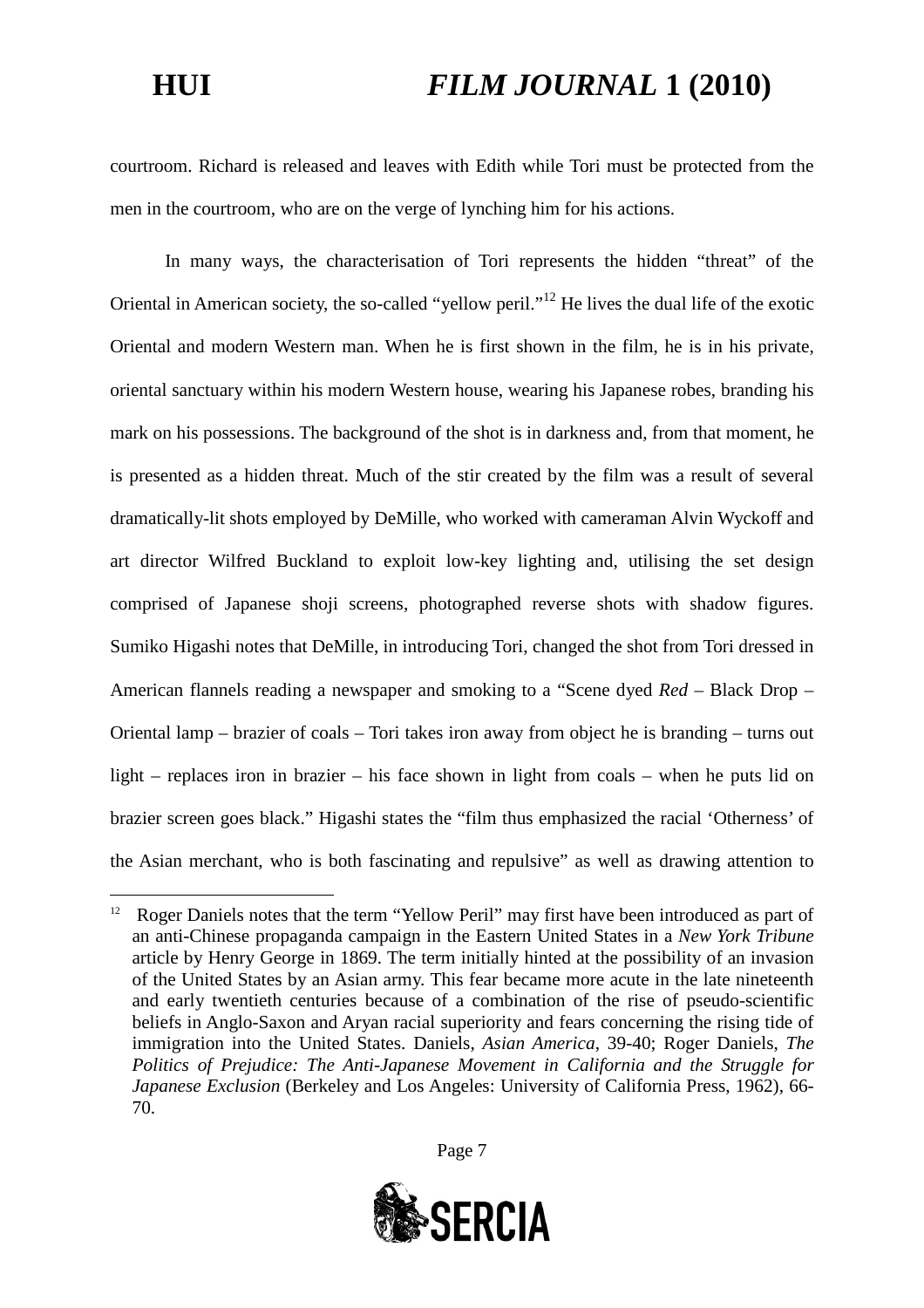"the character's dangerous sexuality."<sup>[13](#page-7-0)</sup>

Along with the use of tinting, the lighting also highlights Edith's "whiteness" when she is with Tori. When Tori takes her into his back room, or "Shoji Room," Edith, dressed in light clothing, stands out clearly against both the dark walls of the room and Tori's dark tuxedo, the contrast emphasising her whiteness. When she learns about the loss of the \$10,000, her whiteness is again emphasised when she faints and falls against a background of dark floors and furniture. Tori, coming to her after she faints, turns off the light, thus enveloping the room and himself in darkness while Edith's prone white figure stands out. In that moment of darkness, Tori embraces her, then leads her to the shoji screen, where the shadow figures of her husband and his secretary (Lucien Littlefield) stand. The shadowy figures, relatively well lit against the screen while the Shoji room itself seems dark, discuss their investments. Edith overhears her husband tell his secretary, who has invested Edith's money, that he does not have enough money to bail out his friend, and thus Edith, from possible financial ruin and scandal. The whiteness of an increasingly desperate Edith is again highlighted as the rest of the room appears dark, and Tori, barely visible amidst the darkness, stands behind her warning of the scandal and the only option she can take. That Edith is cornered and has no choice is highlighted by the chair Tori leads her to and the position in which she sits. She leans her arms and hands against the arm of the chair, effectively preventing her body from moving forward. The lighting and positioning of her body suggests that she has no choice but to accept Tori's proposal.

The use of lighting and shadow is also important in the scene in which Edith attempts



<span id="page-7-0"></span><sup>13</sup> Sumiko Higashi, *Cecil B. DeMille and American Culture: The Silent Era* (Berkeley and Los Angeles: University of California Press, 1994), 101-102.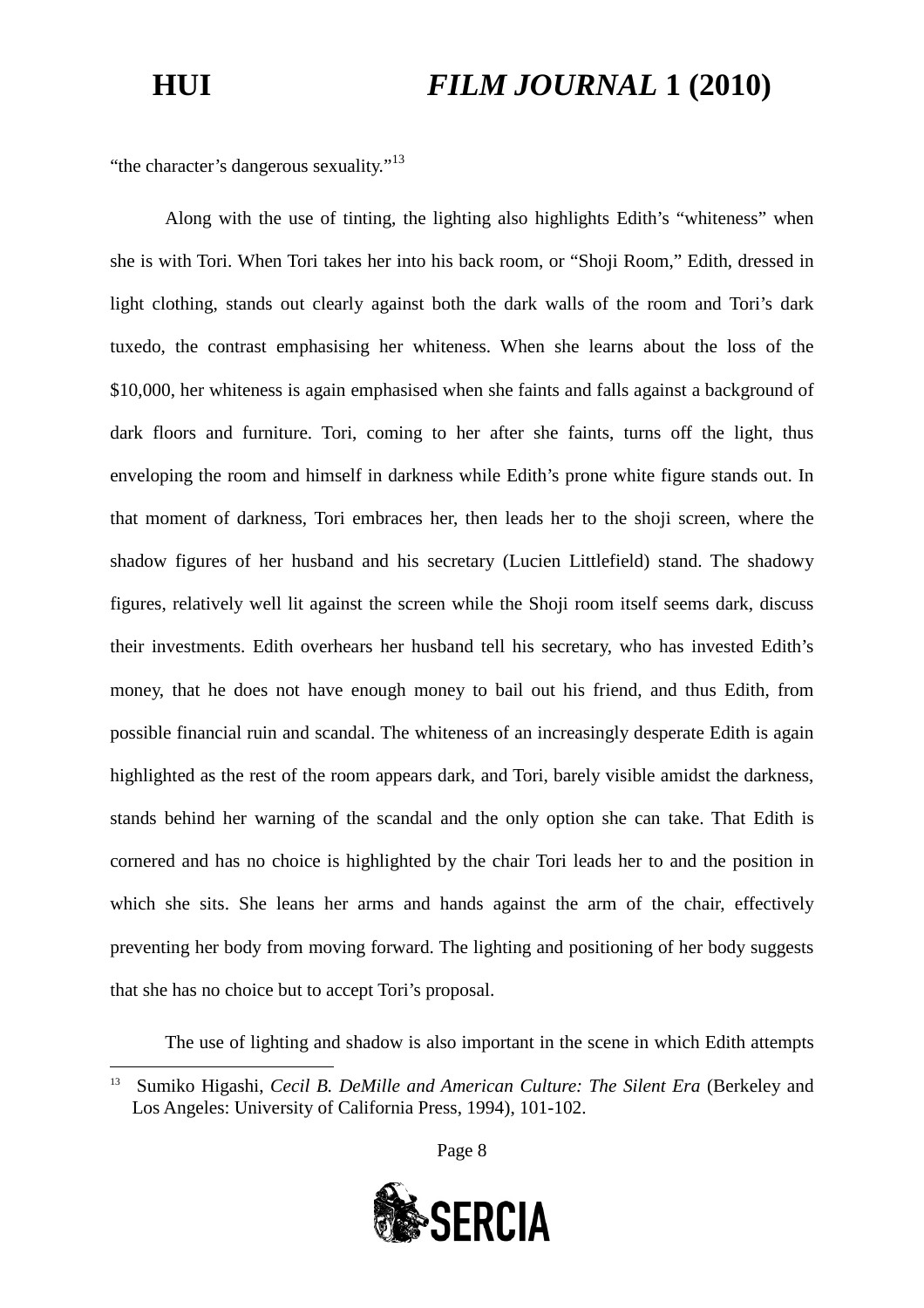to repay Tori and escape the consequences of her bargain. As she prepares to go to Tori's, her whiteness is again highlighted in a darkened room, with only her face and her body, in a lightcolored cape with a dark fur lining around the edges, accentuated. When she enters the room, her whiteness of complexion is again emphasised, this time because she is wearing a dark dress. When Tori brands her, the brand stands out, as the only marking on her "white" skin. This branding, and the violence committed against her, is revealed in the courtroom when Edith exposes it to the judge and the audience. Her whiteness allows her to be a heroine and victim despite her self-serving actions. Although she is presented as a liar and deceiver, who gambled away funds for war refugees, lied to her husband, and lied to Tori, she is still in racial terms a "white" woman who must be protected from the sexual desires of "non-white" men. Tori is consistently presented as a dangerous character, his "darkness" always contrasting with Edith's "whiteness." But at the same time, through his clothes and home, he is also an ambiguous figure. Part of the danger he poses is the result of his mixture of East and West. While he is superficially Western, his inner self is truly Asian. His branding of his personal belongings foreshadows his branding of Edith. The dark atmosphere, with the heat and smoke from the fire, alludes to his own darker, more sinister side. Publically, he drives his car, wears Western clothes of the latest design, and escorts Edith to garden parties. He seems confident, friendly, helpful, and sympathetic to Edith's financial woes and arguments with her husband and, thus, gains her confidence. But, despite his appearance, he is a dangerous man, whose true self is hidden by his cloak of Western civilisation and outward appearance of joviality and modernity.

Although Tori socialises with the Long Island smart set, he is not really a part of it. He

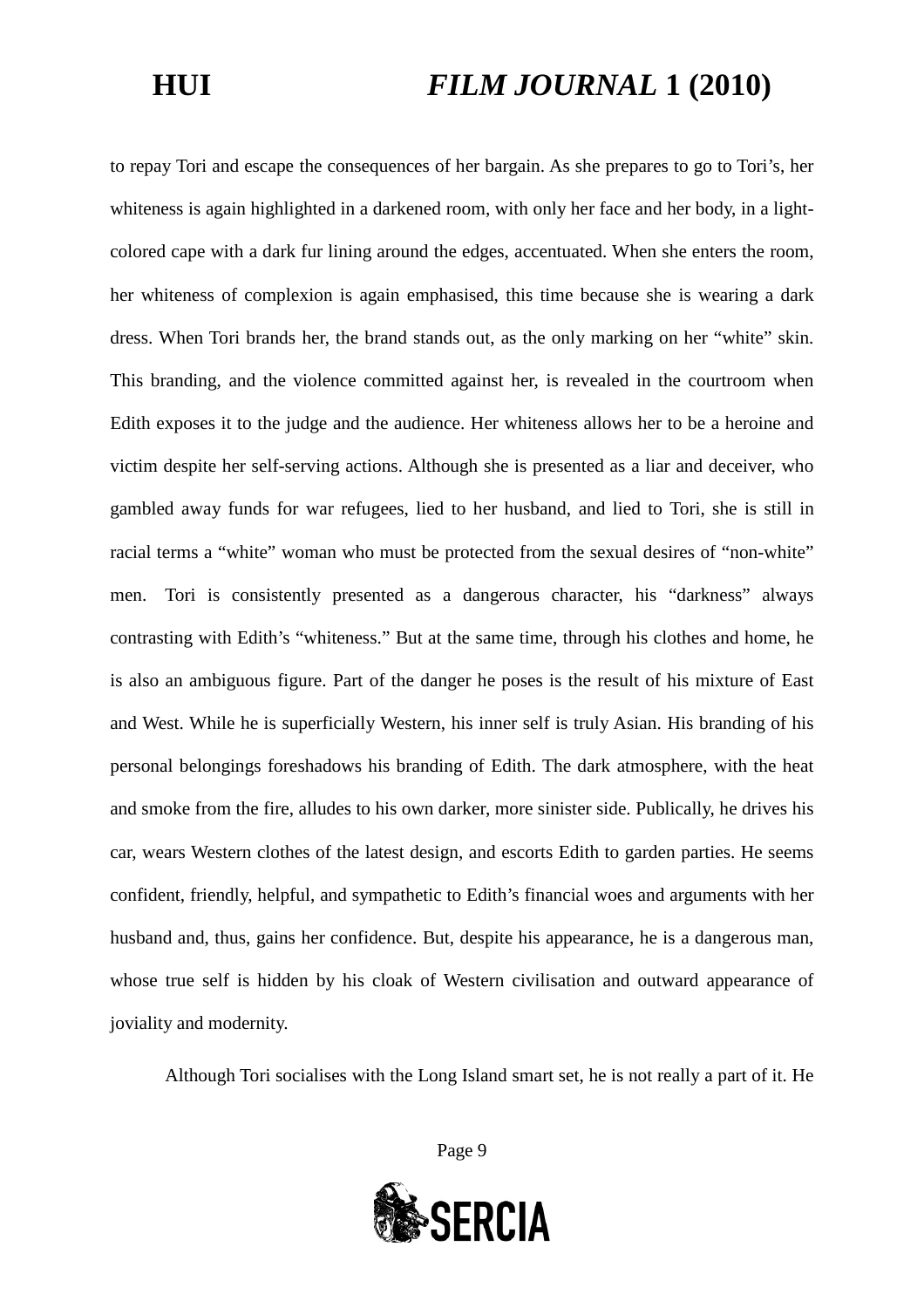is primarily sought by them because of his immense wealth. For instance, when he escorts Edith to an afternoon charity function, he leads her into the centre of the group, then retreats to the side of the park, holding Edith's coat and smoking. It is only when he agrees to host the charity ball for the Red Cross in his home that is he brought into the group and actually speaks to the society ladies who have organised the event. His interactions with them illustrate the fickle nature of Western society. The social elite will pursue him for their own needs but otherwise show no interest in him. Throughout the film, Tori is most often associated with women, which both feminises him and shows the danger he is to the home. He is Edith's friend and companion to social events and, when he is at the party, he socialises primarily with women. The only men Tori is seen with are his male Japanese servants. But while Tori is presented as being very friendly and accommodating towards white women, in reality he represents a sexual threat to them. The danger he poses to Edith, in particular, becomes progressively clearer during the course of the film. From the start, he shows a marked interest in her, and his attention never wavers. His threat to her manifests itself first in his supposedly friendly interest in her as a person. He often visits her at home and escorts her to events, which arouses anger, suspicion, and jealousy on the part of her husband. He is Edith's confidant, and she turns to him when she argues with her husband over finances and brings Richard's jealousy to his attention. Her problems are, she tells him, "The same old story – my husband objects to my extravagances – and you." Tori seems shocked to hear this. When he points to himself, Edith nods. He mouths the word "Why?" and reaches for the phone, but she prevents him from calling Richard and confronting him, and the two leave for a party. While the film has already shown Tori as a dark and ominous figure, Edith herself

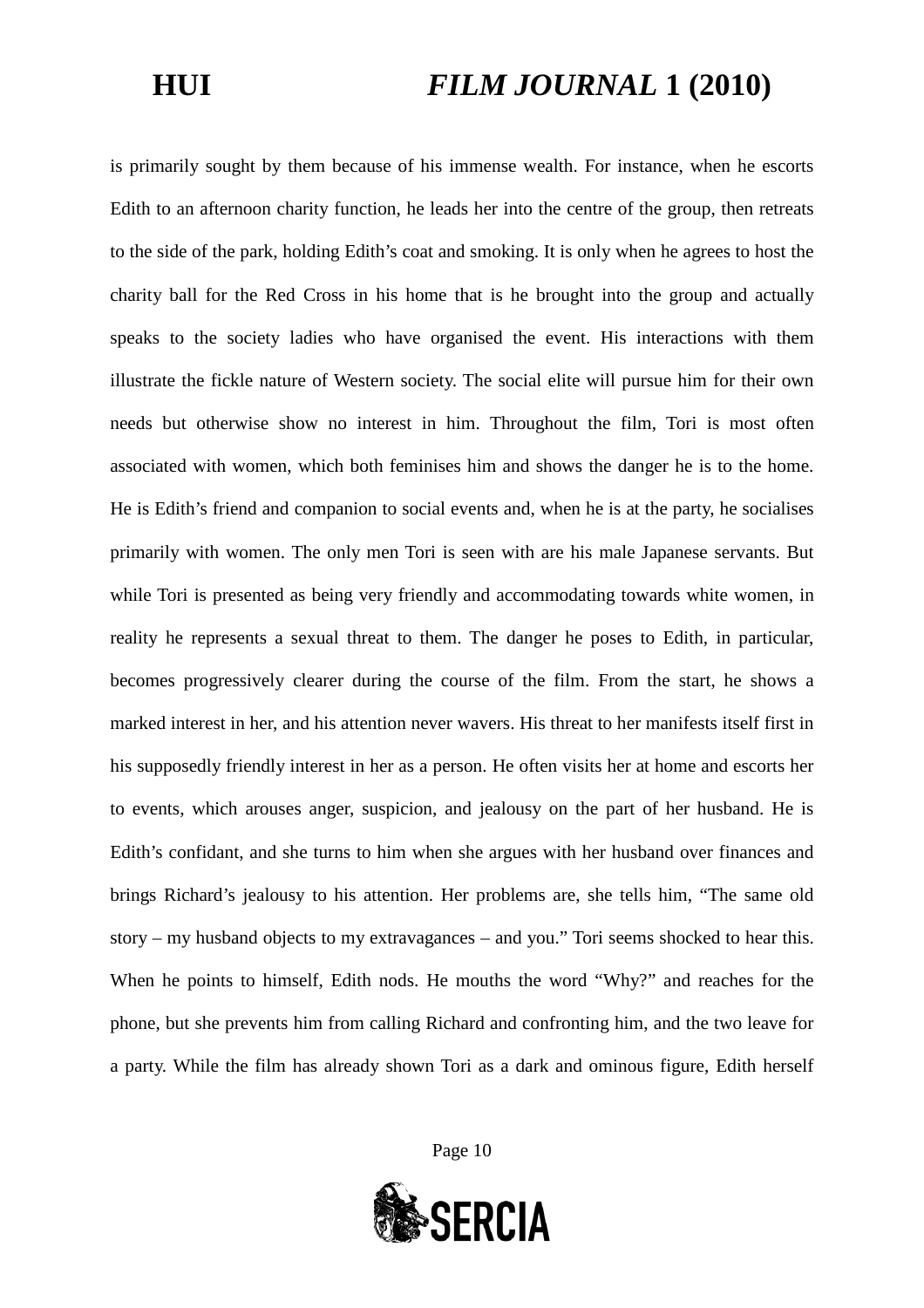therefore is the first to mention that he might be considered objectionable.

The danger to Edith becomes more apparent at the charity ball in his home. Tori isolates Edith from the rest of the ball by taking her on a tour of his home, allegedly to show her some art. In his Oriental sanctuary, she marvels over the decorations, the incense burning, and his possessions. When she asks why his objects are branded, he shows her his brand and explains its significance. Tori now actively pursues Edith, by putting his arm around her, a gesture she rejects. When Edith faints after hearing about the loss of the money Tori, who is alone with her and holding her, takes advantage of the situation and kisses her while she is unconscious, thus revealing himself to be a sexual threat.

The branding and courtroom scenes are representative of the violence often associated with miscegenatory fantasies. Tori, by giving Edith the gun to shoot herself, shows the inverse of the fate worse than death. Rather than a "white" man attempting to kill the "white" woman to prevent her sexual possession by a "non-white" man, it is a "non-white" man who provides the weapon for the "white" woman to kill herself. Edith, of course, uses the gun to shoot Tori rather than herself, thus turning the weapon on the aggressor. The branding by Tori is almost a sexual act in itself. Although Edith has not been marked by any sexual experience with Tori, she has been physically marked by him. Once she is branded, Edith is no longer independent, but an object in Tori's collection, forever marked as a possession of a man who is not her husband, and of a race different from her own. It is a visual representation of the ultimate "white" male fear of the male "Other," the possession of a "white" woman by a "non-white" man. No explanation is given by Edith or Tori of why he branded her. The judge himself never asks why Tori behaved in such a way. Edith justifies her actions because Tori branded

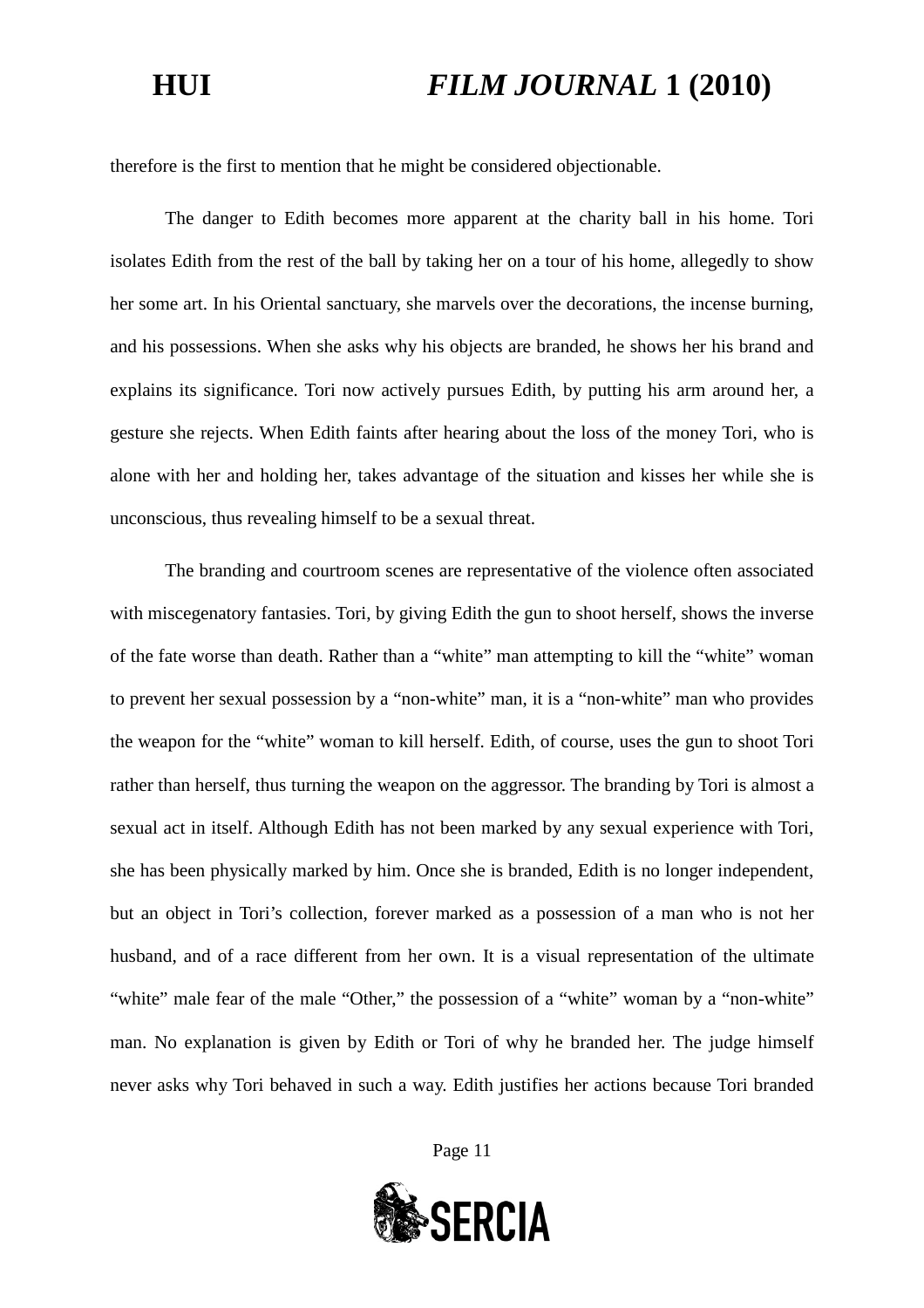her, which is at best a half-truth. She does shoot him because he branded her, but he branded her essentially because she refused to live up to her end of their bargain. Even more important is that the men in the courtroom are not interested in knowing the truth behind the whole matter, but are quite willing to lynch Tori simply because he has desired, and placed his mark on, a "white" woman. Although Tori is presented as a villain in the film, Edith herself is far from being without fault.

While Tori does attempt to seduce her, Edith, throughout the film, is a greedy, vain, and frivolous woman who cares more about her place in society than anything else. Although Tori is presented as an intruder in the sanctity of the Hardy home, there is little that is precious there. Richard is as obsessed with making money as Edith is with spending it. Edith is more concerned about the right clothing and keeping up appearances with her friends than domestic issues. She does not even pay her maid, having spent the money, and Richard is obliged to pay her. It is Tori who sees her true personality and who takes advantage of it. Her loss of the \$10,000 was not the result of an attempt to raise more money for the charity, but to use the potential profits from the investment to spend on herself. The only contrition she shows is at the trial, when she openly humiliates herself in order to save her husband. But before doing so, she goes to Tori, offering herself to him, again, in order to stop the trial of her husband. But she never takes responsibility for her own actions, all of which lead to the film's dénouement.

*The Cheat* created a strong impression among critics. The lighting was praised by several reviewers. *Motion Picture News* thought the film would "mark a new era in lighting as applied to screen productions." *Photoplay* felt it was "full of incisive character touches, racial

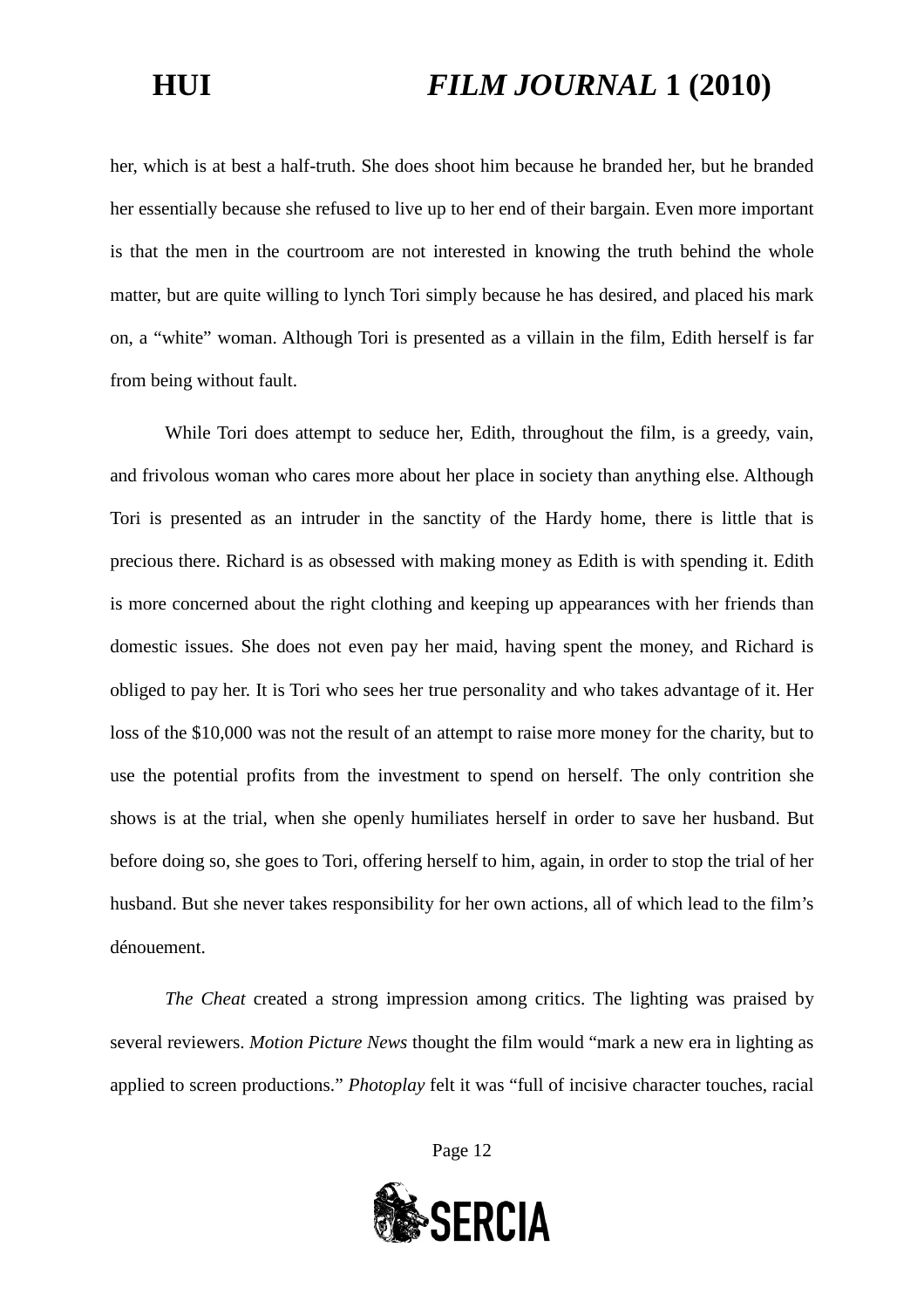truths and dazzling contrasts."[14](#page-12-0) *Variety* praised the casting, focusing in particular on "one of the best yellow heavies the screen has ever had" and praising the Lasky company for "having discovered the best Japanese heavy man that has been utilized in filmdom." The same reviewer emphasised the importance of the racial angle to the film by observing that "without the third point of the eternal triangle having been one of an alien race the role of Edith Hardy in this picture would have been one of the most unsympathetic that has even been screened and therefore would have been useless as a vehicle for any of their [the Lasky company's] women stars."<sup>[15](#page-12-1)</sup> The representation of Tori was extremely negative, echoing the negative impression of the Japanese that was common in American (and particularly Californian) society at the time. In many ways, *The Cheat* was playing to the hysteria concerning "race" and "racial mixture" that currently existed. It was released in the same year as D. W. Griffith's *The Birth of a Nation*, and offered its own particular warning of the dangers of interracial mixture.

The film also fed into the current of anti-Japanese feeling that was running strongly in the U.S. At the beginning of the twentieth century. To some people, the threat of the Japanese was even greater than that of the Chinese. The Japanese were perceived as being able to adapt more easily to Western ways than the Chinese, more aggressive in economic competition, and attempting to integrate more into American society than the Chinese had done.<sup>[16](#page-12-2)</sup> Matters were not helped when the Japanese defeated the Russians in the Russo-Japanese War of 1904-1905,



<span id="page-12-0"></span><sup>14</sup> Quotes from *Motion Picture News* and *Photoplay* in Higashi, *Cecil B. DeMille and American Culture*, 111.

<span id="page-12-1"></span><sup>&</sup>lt;sup>15</sup> "The Cheat," *Variety*, 17 December 1915.

<span id="page-12-2"></span><sup>16</sup> Richard A. Oehling, "Hollywood and the Image of the Oriental, 1910-1950 – Part I," *Film and History*, 8:2, May 1978: 33-41.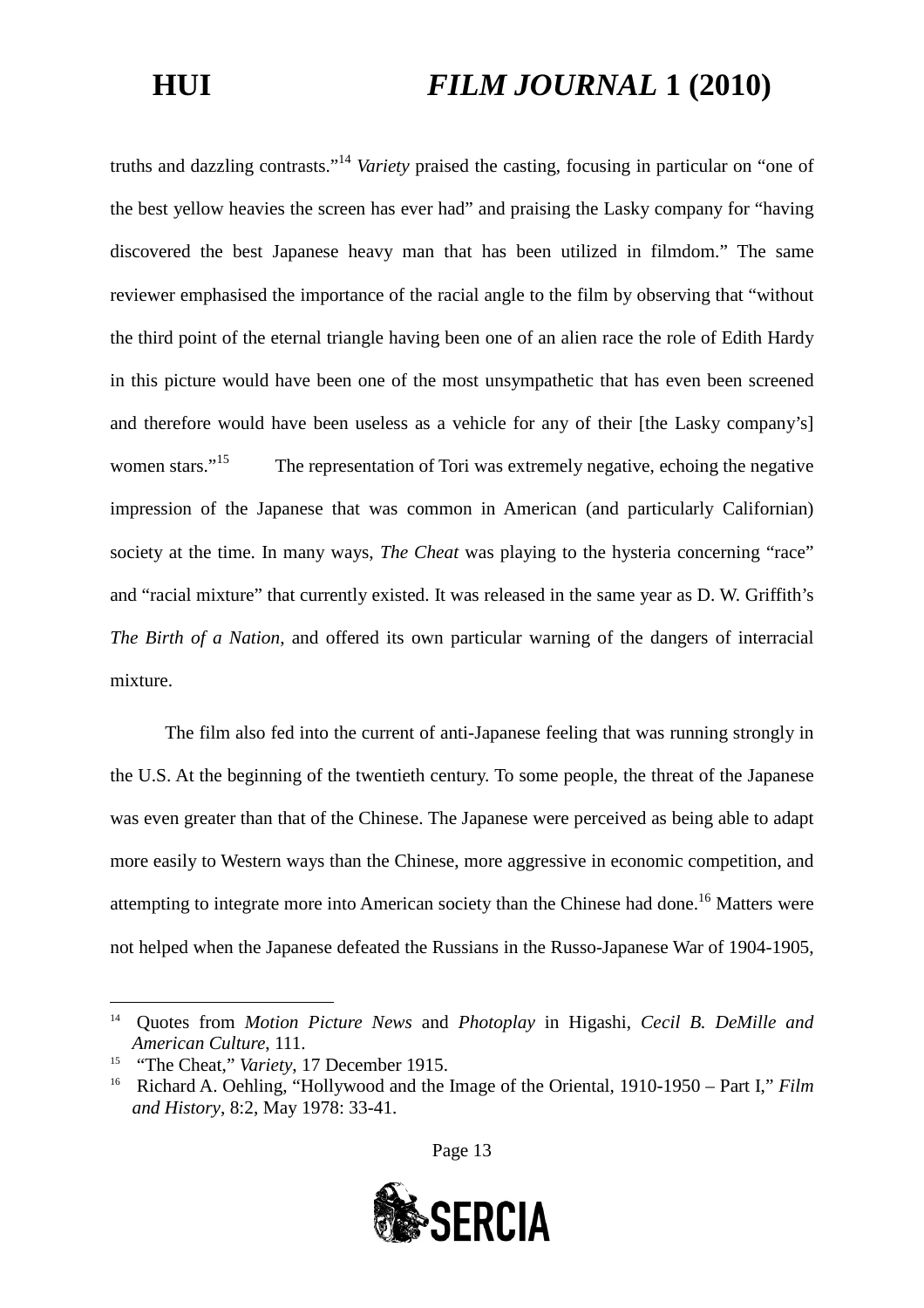which not only highlighted Russia's military weakness, but Japan's military strength, and was the first defeat of a major "white" power by "non-whites[".](#page-13-0)<sup>[17](#page-13-0)</sup> DeMille depicted Tori as a Japanese man who was able to blend in fairly effortlessly with his white neighbours, despite being a danger to white women. His wealth, physical power, and violence towards Edith could be interpreted as symbolic of the modern, wealthy, and powerful Japan. Yet the film's racist portrayal of Tori, and the fact that it allowed Edith to go unpunished for her own actions, including the attempted murder of Tori, hint at how whites in 1915 felt towards Asians. A major protest came from the Japanese Embassy to DeMille about the portrayal of Tori, ultimately leading to the character's name and nationality being changed, in the film's 19[18](#page-13-1) re-release, to Haka Arakau, a Burmese ivory trader.<sup>18</sup>

The film also led to the stardom of Sessue Hayakawa, the Japanese actor who played Tori. Hayakawa had a brief but successful career in Hollywood before, tired of playing stereotyped roles, leaving to work in Europe and Japan. During his most productive period in Hollywood, between 1914 and 1922 he portrayed a variety of characters, including romantic leads in melodramas in which he would sometimes woo white women.<sup>[19](#page-13-2)</sup> In those of his films whichpresented themes of miscegenation, his relationships were never allowed to last[.](#page-13-3)<sup>20</sup> Such

<span id="page-13-3"></span><sup>&</sup>lt;sup>20</sup> Havakawa's only leading lady who survived at the end of the film was played by actress



**SERCIA** 

<span id="page-13-0"></span><sup>&</sup>lt;sup>17</sup> Oehling, "Hollywood": 35.

<span id="page-13-1"></span><sup>18</sup> DeWitt Bodeen, "Sessue Hayakawa: First International Japanese Film Star," *Films in Review*, 27:4, April 1976: 193-208, see particularly 197.

<span id="page-13-2"></span><sup>&</sup>lt;sup>19</sup> Donald Kirihara, "The Accepted Idea Displaced: Stereotype and Sessue Hayakawa," in Daniel Bernardi, ed., *The Birth of Whiteness: Race and the Emergence of U.S. Cinema* (New Brunswick: Rutgers University Press, 1996), 81-89. Hayakawa had noticed the rising anti-Japanese sentiment in California and claimed he left the film industry in part because of this and an attempt on his life while filming *The Vermilion Pencil* (1922). Sessue Hayakawa, *Zen Showed Me the Way … to Peace, Happiness and Tranquility* (London: George Allen and Unwin, 1960), 146-47, 152-57.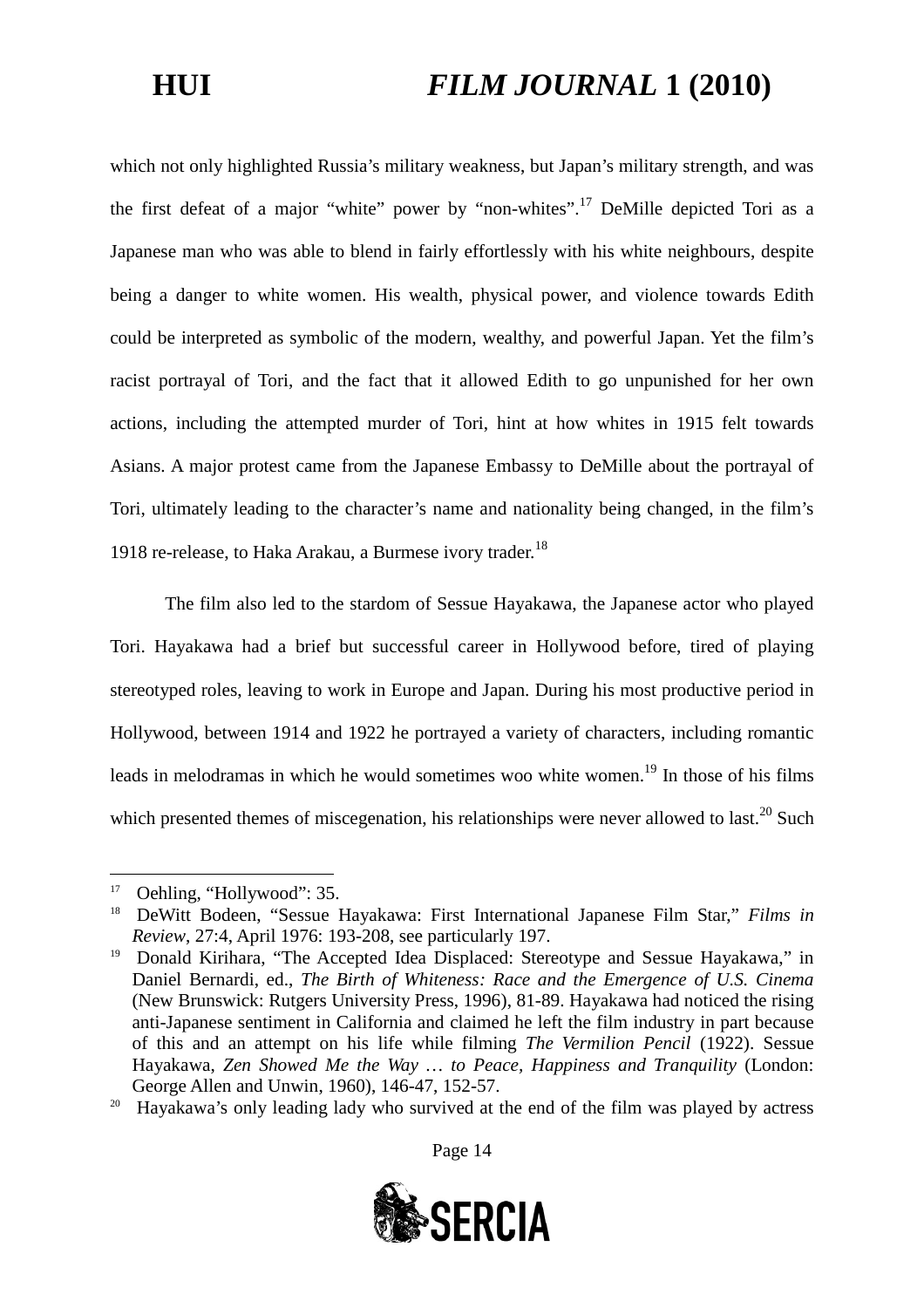representations of miscegenation conformed with the dominant perception at the time that whites and Asians should, in a romantic sense, remain separate.<sup>[21](#page-14-0)</sup> Hayakawa noted this, but viewed his failed romances in films in a different and more positive light, believing that "Public acceptance of me in romantic roles was a blow of sorts against racial intolerance, even though I lost the girl in the last reel."<sup>[22](#page-14-1)</sup>

That Hayakawa was able to develop a successful film career and achieve stardom as a Japanese actor during a period of increasing anti-Japanese feeling nationally suggests that miscegenation was a theme that audiences found intriguing. That Hayakawa never was able to keep his "white" lover also indicates that the industry, and perhaps audiences, had limits to what they would accept. Donald Kirihara notes that, in many of the films he produced independently after leaving the Lasky company in 1918, Hayakawa often portrayed "a man caught between two cultures, attempting to act out an accommodationist ethic through occasionally violent means."[23](#page-14-2) Hayakawa ultimately believed that in his films he "was able to dispel the deep-stained conception of the Oriental as a man of mystery and a traditionally sinister figure."<sup>[24](#page-14-3)</sup> As one of the few non-white leading actors, he played an important role in developing some of the stereotypes of Asians that would become prevalent on screen.

Tsuru Aoki, who was also his wife. Michelle Locke, "Hayakawa Broke Barriers But Never Got the Girl," *Classic Images*, 239, May 1995: 20.



<span id="page-14-0"></span><sup>&</sup>lt;sup>21</sup> Richard A. Oehling, "The Yellow Menace: Asian Images in American Film," Randall M. Miller, ed., *The Kaleidoscopic Lens: How Hollywood Views Ethnic Groups* (Englewood, N.J.: Jerome S. Ozer, 1980), 182-206.

<span id="page-14-2"></span><span id="page-14-1"></span><sup>22</sup> Hayakawa, *Zen Showed Me the Way*, 138-39.

<sup>&</sup>lt;sup>23</sup> Kirihara, "The Accepted Idea Displaced," 96.<br><sup>24</sup> Hoyakawa, Zan Shawed Matha Way, 128.

<span id="page-14-3"></span><sup>24</sup> Hayakawa, *Zen Showed Me the Way*, 138.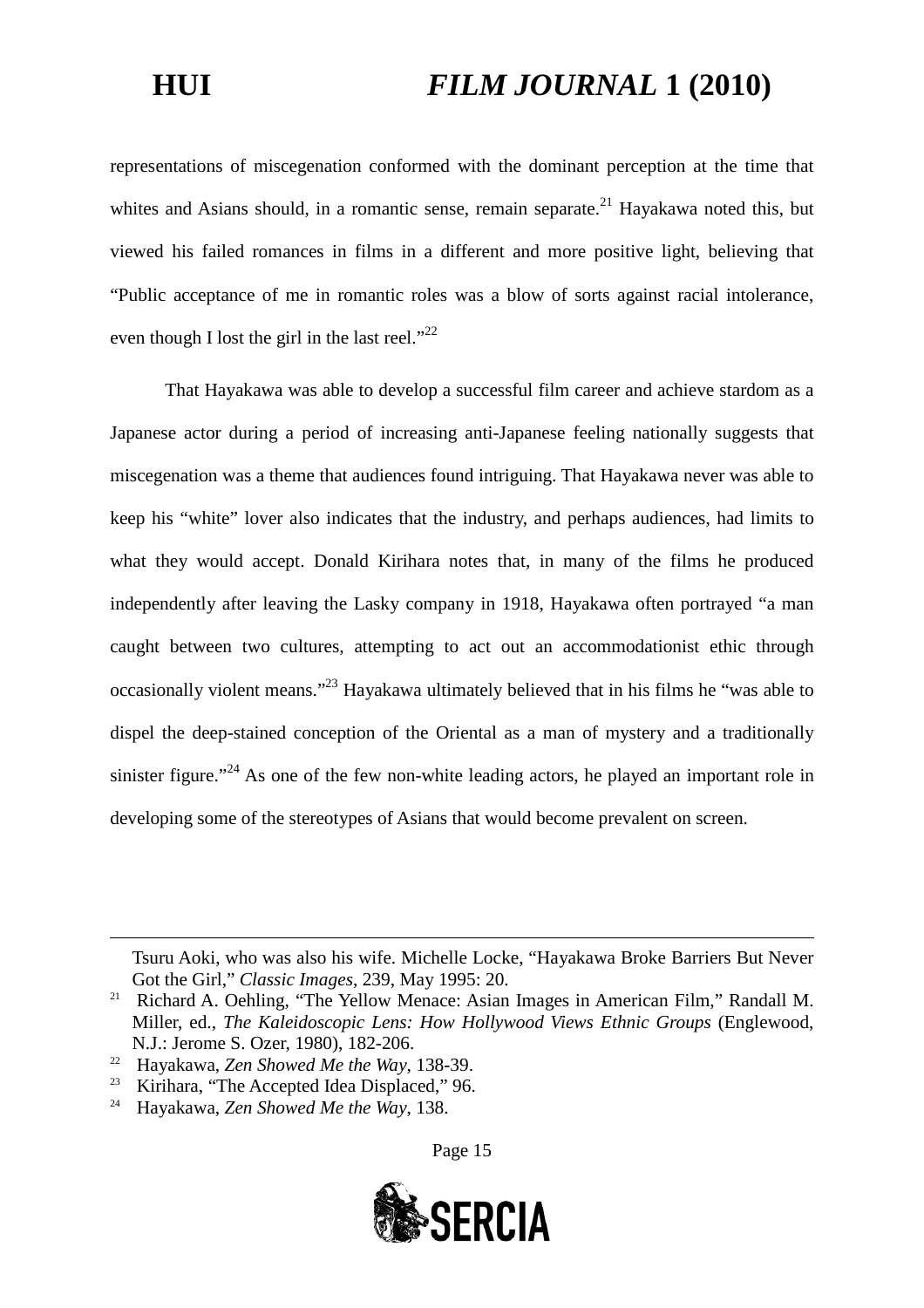### *Broken Blossoms* **(1919)**

During the late 1910s, there was another ground-breaking representation of white/Asian relationships, although this time it was much more sympathetic than DeMille's lurid representation of the Tori/Edith relationship in *The Cheat*. Instead, it was a tragic story of the relationships between a young, abused girl, her brutal father, and a disillusioned Chinese man set in the poverty-stricken environment of Limehouse in London. Directed by D.W. Griffith, *Broken Blossoms* was a film that was far removed from the themes of greed, lust, and hedonism displayed in *The Cheat*. The representation of the Chinese protagonist, Cheng Huan, was also far from the sinister, manipulative, and deceptive image of a Japanese man DeMille presented in *The Cheat*. The relatively benign interpretation of Cheng Huan may have reflected two other factors. First, that Chinese in the United States – with their immigration banned since 1882 – were no longer perceived, even on the West Coast, as the palpable threat to the American social fabric that the Japanese were. Second, that whereas *The Cheat* dealt with miscegenatory themes against an American background, *Broken Blossoms* not only had no American characters, it displaced the whole issue of miscegenation itself onto foreign soil.

After the controversy surrounding his negative representations of African Americans in *The Birth of a Nation*, Griffith, always sensitive to the criticisms of the representation of racism in that film, followed it with *Intolerance*, which examined religious and class intolerance rather than racial intolerance, but was his filmic response to the criticism surrounding *Birth*. Although Griffith remained busy during the next few years with various

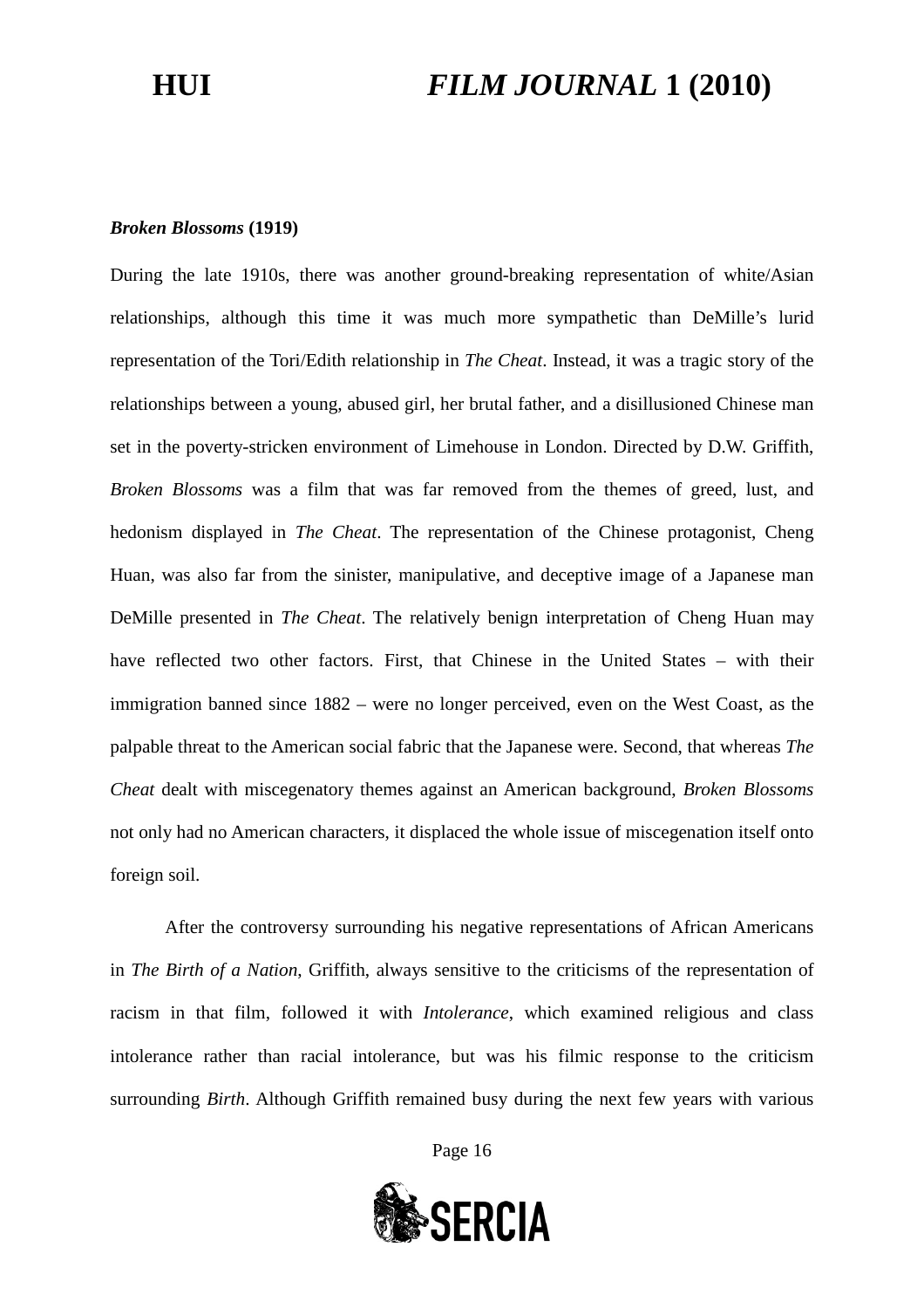projects, including his propagandistic war film, *Hearts of the World* (1918), it was a small film made in 1918, *Broken Blossoms*, that would be his next great critical and commercial hit, as well as a film in which, for once, according to Russell Merritt, "racial bigotry is a target for bitter reproach."<sup>[25](#page-16-0)</sup>

*Broken Blossoms* was one of the most original films made by Griffith. Released in 1919, after the end of the war, the director connected with the public's desire to escape films with war themes. Based on the story "The Chink and the Child" in Thomas Burke's novel *Limehouse Nights*, published in 1917, the story and film ran counter to what was believed to be the formula for a successful film. There were various taboos broken in the story, including miscegenation, voyeurism, opium use, domestic violence, murder, and revenge killing. As Arthur Lenning noted in his study of the film, at the time "'The Chink and the Child' ran counter to almost every American precept by dealing with poverty, ugliness, and offering an unhappy ending. The murder of the heroine and the suicide of the hero were bad enough, but to compound the audacity, the heroine wore rags and the hero was a slant-eyed, impassive foreigner[."](#page-16-1)[26](#page-16-1) But for Griffith, the film supposedly had an important message. Lenning noted Griffith claimed that he wanted

to help riddle the fallacious notion that Americans are superior to those they call "foreigners." Too many Americans labor under the delusion that they are the greatest people in the world, and that all others are "foreigners." Now I believe that so long as we

<span id="page-16-1"></span><sup>&</sup>lt;sup>26</sup> Arthur Lenning, "D. W. Griffith and the Making of an Unconventional Masterpiece," The *Film Journal*, 1:3/4, Fall-Winter 1972: 2-15.





<span id="page-16-0"></span><sup>25</sup> Russell Merritt, "In and Around *Broken Blossom*," *Griffithiana*, 48/49, October 1993: 13- 19.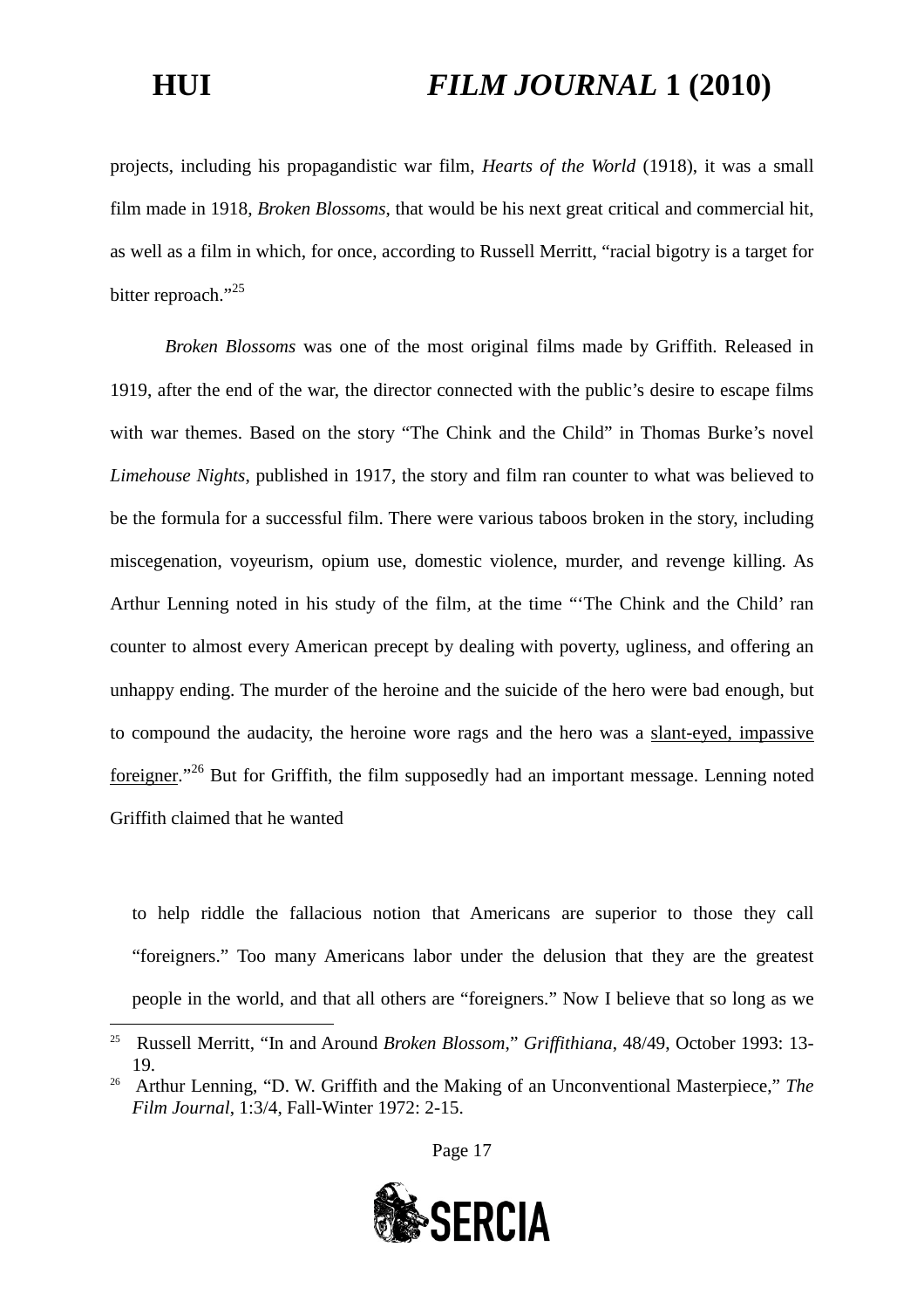Americans speak out with shallow contempt of Italians as "wops," of Frenchmen as "frogeaters" and of Chinese as "Chinks," so long as we imagine that we alone represent all the heroism and beauty and ideals of the world first, so long will the efforts of such idealistic leaders as President Wilson  $[fail].^{27}$  $[fail].^{27}$  $[fail].^{27}$ 

The story of "The Chink and the Child" was set in east London and concerned the briefly intertwining lives of a prize-fighter, Battling Burrows (Donald Crisp), his twelve-year old daughter, Lucy (Lillian Gish), and an idealistic young Chinese missionary, Cheng Huan (Richard Barthelmess), who has come to the warring West to teach peace according to the tenets of Buddha. All, however, live fairly bleak lives. Cheng Huan does not fulfil his missionary goals and runs a shop in the Limehouse area. Lucy is basically a servant for her father, cooking and cleaning for him. She is horribly and regularly beaten by Burrows. After one particular beating, Lucy stumbles away from their home and collapses in Cheng Huan's shop, after which he takes her to his room and cares for her. Burrows eventually discovers what is going on and finds Lucy, takes her home, and beats her to death. Cheng Huan, when he discovers that Lucy is gone, goes to find her. When he discovers that she is dead, he kills Burrows, takes Lucy's body back to his room, and then commits suicide.

In many ways, this film was very different from Griffith's previous films. Although it fitted the melodramatic style he was fond of, it was essentially a tragedy, and there were concerns whether it could be a box-office success. Griffith himself confessed, in a letter to Thomas Burke that, "When I first contemplated making a cinema drama of your story, it met



<span id="page-17-0"></span> $27$  Ibid.: 2.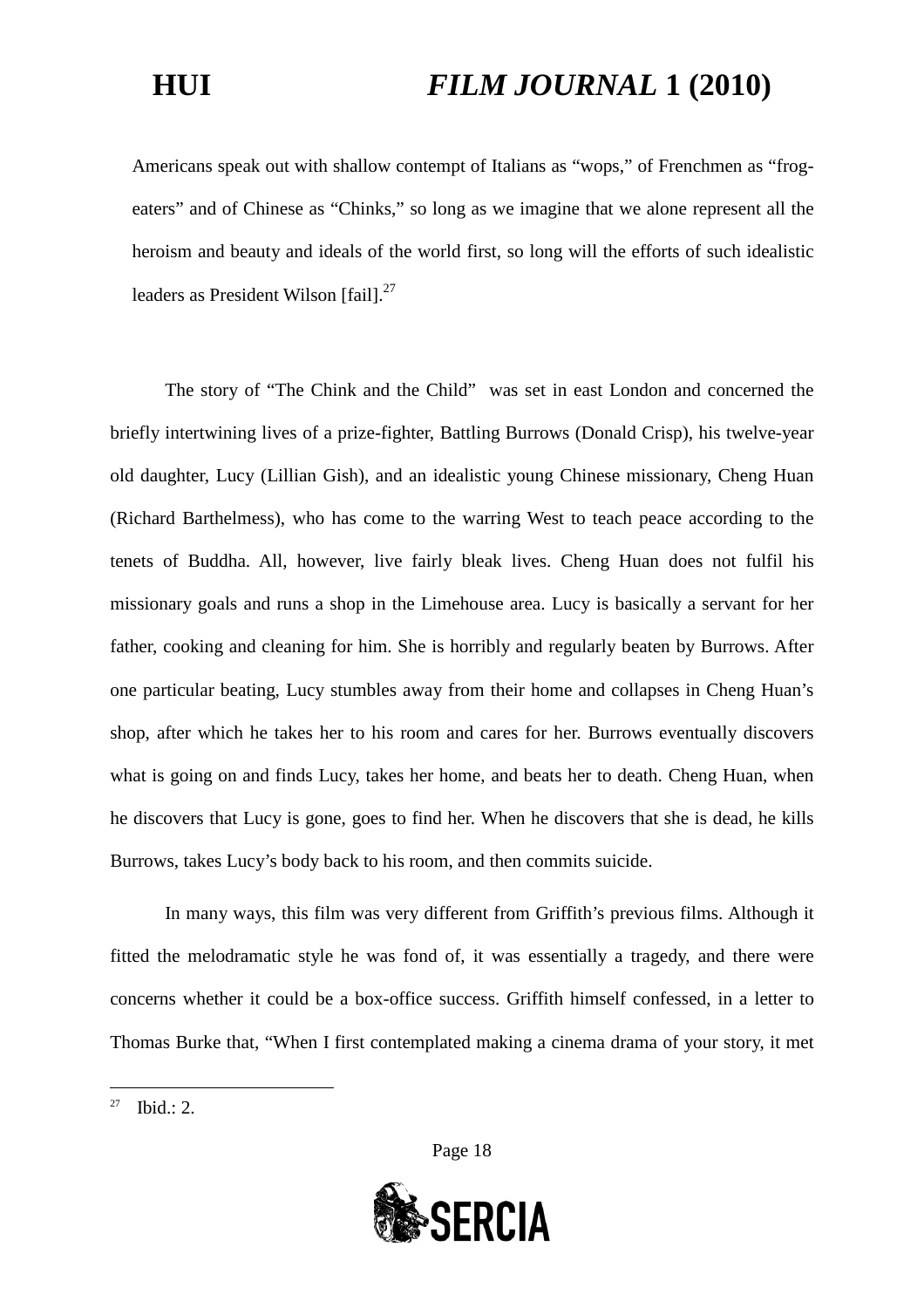with fierce objection among all the distributors connected with our industry. Of course, as I don't need to tell you, the presentation of tragedy, either in movies or on the stage, is a very daring thing as I cannot recall any that have been successful with the people." Griffith went on to say: "It was my intention to attempt a real tragedy with the motion pictures, and so [I] used your story for this purpose."<sup>[28](#page-18-0)</sup>

The representations of the characters in the film were unique. While Lucy and Cheng Huan were supposed to be the heroes of the film, they were unlikely heroes. Lucy was a poor abused girl who would be killed in the end not by a dangerous stranger, the dreadful Oriental "Other," but by her own father. Cheng began as an idealistic, peace-loving student of Buddha, but ended up running his little shop, smoking opium, and falling in love with the unwanted girl. All three major characters are victims. Battling Burrows is a victim of his own lifestyle of wine and women and his violent way of life as a pugilist. Lucy is a victim of her father's rage and frustration and, in the end, a victim of his racism and fears of miscegenation. Cheng Huan is a victim of his own shattered ideals and of contemporary society's views of race and racial segregation. Although Gish yet again portrayed the idealisation of Griffith femininity and womanhood, in contrast to her previous roles in numerous Griffith films including *The Birth of a Nation* there was a wistful, even dreamlike, quality to the way she appeared in *Broken Blossoms*. In part, this was a result of Griffith's hiring of Hendrik Sartov to help with the photography.[29](#page-18-1) But it was also because of the story itself and the characterisation of Lucy.



<span id="page-18-0"></span><sup>&</sup>lt;sup>28</sup> D. W. Griffith to Thomas Burke, 1 October 1919, D. W. Griffith Papers, microfilm edition, Manuscript Reading Room, Library of Congress, Washington, D.C.

<span id="page-18-1"></span><sup>29</sup> Explanations of the method of photography of the film are in G. W. Bitzer, *Billy Bitzer: His Story* (New York: Farrar, Straus and Giroux, 1973), 200-201, 205-206.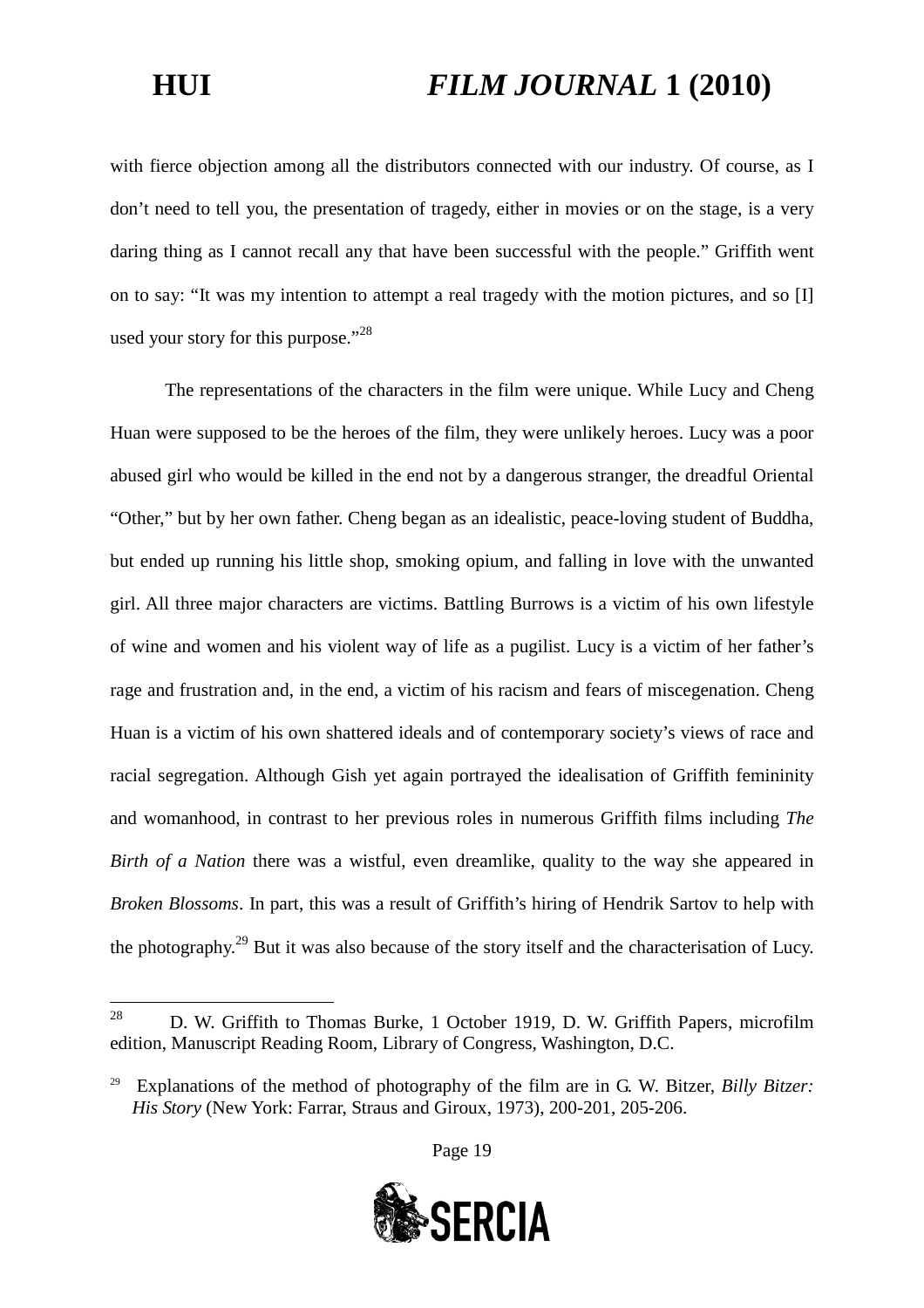Griffith raised the age of Lucy from twelve to fifteen in order to make easier for Gish to play the character. But raising Lucy's age also made it more possible for Griffith to delve deeper into the sexual desires and frustrations of the characters. Lucy is at the centre of this desire and frustration, both because of her relationship with Burrows and as the object of desire for Cheng Huan. From the very first intertitles, the love story aspect of the film, and also of its impossibility, is made clear: "It is a tale of temple bells, sounding at sunset before the image of Buddha; it is a tale of love and lovers; it is a tale of tears."

One of the major points of the film concerns the consequences of sex. And the character who learns of the consequences of various kinds of sexual relations is Lucy. Her very life is a consequence of Burrows's own promiscuous sex life. She is illegitimate, the result of one of Burrow's flings, "a bundle of white rags" thrust into Burrows's arms. From these inauspicious beginnings, Lucy tries to find her role in the society she lives in. She has several acquaintances who offer her advice. One woman, who has a house full of screaming children, advises Lucy not to marry. Two prostitutes she knows advise her not to go into that particular profession. Because of the limitations placed on her life, she lives with her father and acts as his housekeeper. Her relationship with Burrows, however, does not appear to be a normal father-daughter one. She is his servant, who shops, cooks, and cleans for him. Some of her conversations with Burrows, moreover, hint at the possibility of incest, especially when he tries to coax a smile from her.<sup>[30](#page-19-0)</sup> Burrows's extreme response to Lucy's involvement with Cheng Huan even seems to point to some jealousy on his part, not just fatherly concern.

<span id="page-19-0"></span><sup>30</sup> Julia Lesage, "*Broken Blossoms*: Artful Racism, Artful Rape," *Jump Cut*, 26, December 1981: 51-55. In this article, Lesage analyses more fully the sexual aspects of the film, especially the incestuous nature of Lucy's relationship with Burrows.



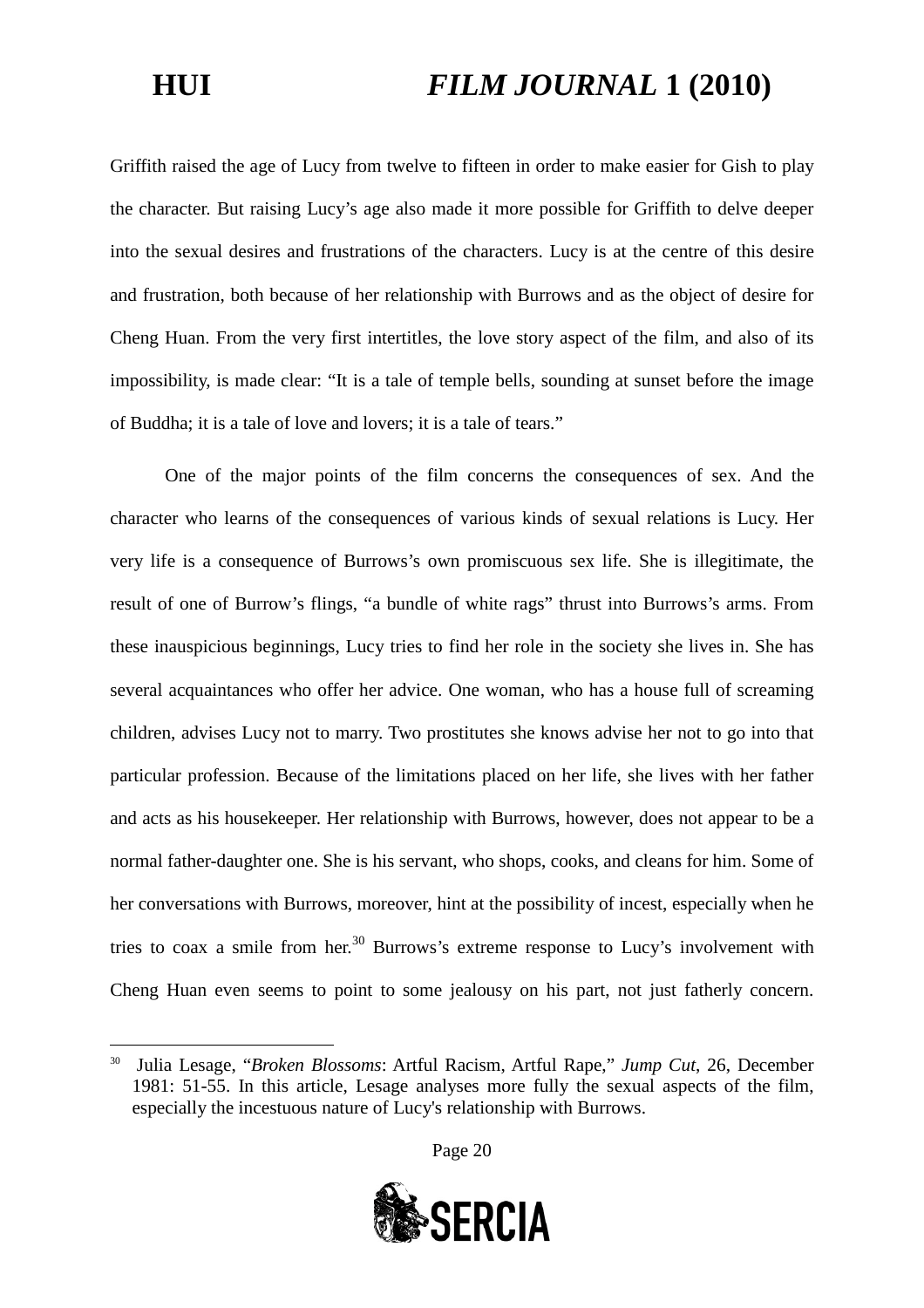While in previous Griffith films, Gish is threatened with death to prevent her from falling into the hands of "non-white" men who are apparently ready and waiting to defile her, in *Broken Blossoms* she has been in the care of the "non-white" man, and nothing has happened to her. Rather than protecting her from the threat of miscegenation, Burrows's actions point to his belief that she has already given in to the lustful desires of Cheng Huan and, in any case, must be punished for being their object. Though the audience knows that she has not committed any physical act with Cheng Huan, her delight in wearing Chinese robes, at being taken care of by him, and her obvious pleasure in his company is perhaps still too far for their relationship to go towards breaking the taboo against miscegenation.

The main rival with Burrows for Lucy's affections is Cheng Huan. In many ways, he fits the already-existing filmic stereotype of the Asian male. He looks effeminate, and is certainly not as large, muscular, or overtly sexual as Burrows, who is shown out in bars drinking and being together with women when not in the ring. Cheng Huan remains dressed in his robes, is slightly stooped, and is even shown to have taken up the "Chinese" vice of smoking opium. Even before she stumbles into his shop after her terrible beating, Cheng Huan has already noticed Lucy wandering around the area as she shops for food. Before he is able to take "possession" of her, she is already the object of his desire. Intertitles note that: "The Yellow Man watched Lucy often. The beauty which all Limehouse seemed to miss smote him to the heart." When he finally is able to have her in his room, he does not attempt to take her sexually. Instead, "He dreams her prattle, her bird-like ways, her sweet self – are all his own." Although he wants to kiss her, when he notices Lucy move back in fear he instead kisses her sleeve: "His love remains a pure and holy thing – even his worst foe says

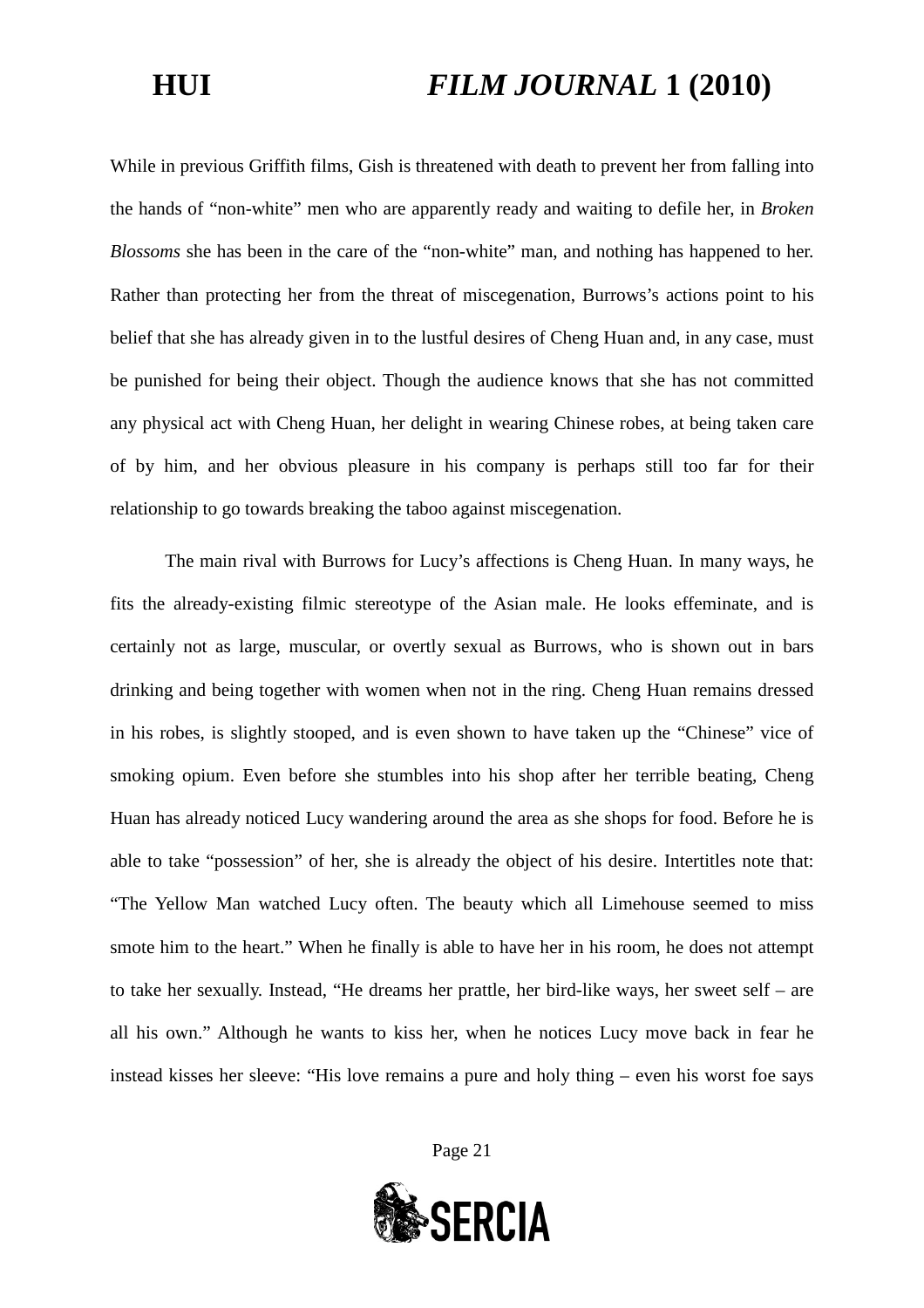this."

The strength of their attraction and need for each other lead them to coin nicknames for each other. He calls her "White Blossom" and she affectionately refers to him as "Chinky." Although Lucy is reticent about any physical involvement with Cheng Huan, she allows herself to become "Orientalised." She sleeps in the bed that Cheng Huan has set up for her and dresses in the Chinese robes he provides and enjoys wearing them. She strokes the material and adjusts the clothing to make it fit more attractively on her. She also appreciates Cheng Huan's attempts to make her happier and more comfortable. She accepts his gifts, and revels in the exotic atmosphere she finds in his room. In exchanging nicknames, they allow their relationship to proceed to a more intimate level. Yet it does not go any further. Lucy enjoys the attention, but she is fearful of the feelings they awaken in Cheng Huan. Cheng Huan, because of his restraint in holding back the physical aspect of his love for Lucy, becomes a stronger, and more noble and positive character. He loves her, but he respects the racial boundaries. He also senses her fear of sexual intimacy and continues to care for her without forcing his desires upon her. During this period in the United States, when anti-Oriental prejudice was at its height, the film seemed to go against the fears of the "yellow peril" and the supposed danger to the white race by presenting a relationship that was neither perilous nor dangerous but gentle and respectful.

The danger to the relationship comes when Burrows hears about it. Although he is away at camp preparing for a fight, when he learns that Lucy has been living in Cheng Huan's home, he is furious, immediately assuming that she has had a sexual relationship with him. After the fight, he finds her in Cheng Huan's room, dressed in Chinese robes. Burrows forces

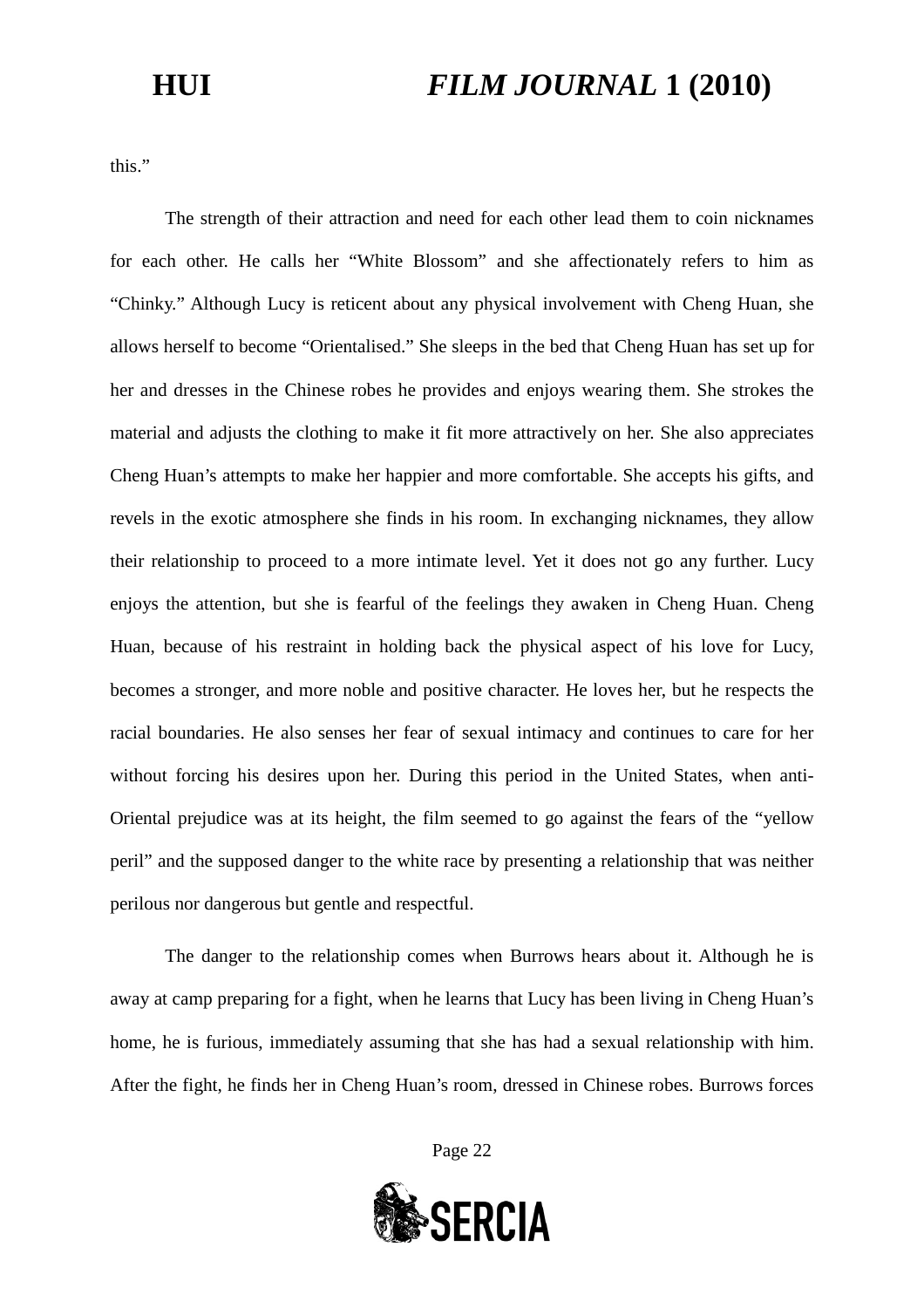her to take off the clothes and drags her back home. Despite her protests that she did nothing wrong, Burrows still refuses to think anything but the worst – that she has had interracial sex with a Chinese man. Even though she has not, she has still allowed herself to be Orientalised in her appearance.

*Broken Blossoms* was, in the words of Julia Lesage, "a sensitive and humanitarian film. It daringly presented a chaste and ideally beautiful love between an immigrant Chinese and a young white girl."<sup>[31](#page-22-0)</sup> Lucy was never physically threatened by Cheng Huan in the way Edith was branded by Tori in *The Cheat*. Unlike Tori, Cheng Huan appeared to respect the racial boundaries that existed. Consequently *Broken Blossoms* was one of the most positive representations of miscegenation between Asians and whites that the mainstream American film industry would present for many years. The depiction of Cheng Huan was hugely different from that of Tori in *The Cheat*. The portrait of Tori mirrored the attempt of many Japanese immigrants to try to assimilate more into American culture and thus avoid the problems that had earlier faced Chinese immigrants, who were very separate from American society. Yet, while they worked hard to assimilate themselves into American society, many Japanese also worked to preserve Japanese traditions and culture. Tori, in fact, symbolised the suspicion many Americans felt towards the Japanese, who appeared to fit into American society so easily but yet were still very foreign and different, continuing to constitute an exotic threat. Unlike Cheng Huan, Tori has the ability to move much more freely within white society. Cheng's Chinese robes, his shop, and his home in the Chinese area of the Limehouse district segregate him from the rest of society. He is forever kept in an Asian sphere of



<span id="page-22-0"></span><sup>&</sup>lt;sup>31</sup> Lesage, "Artful Racism, Artful Rape": 51.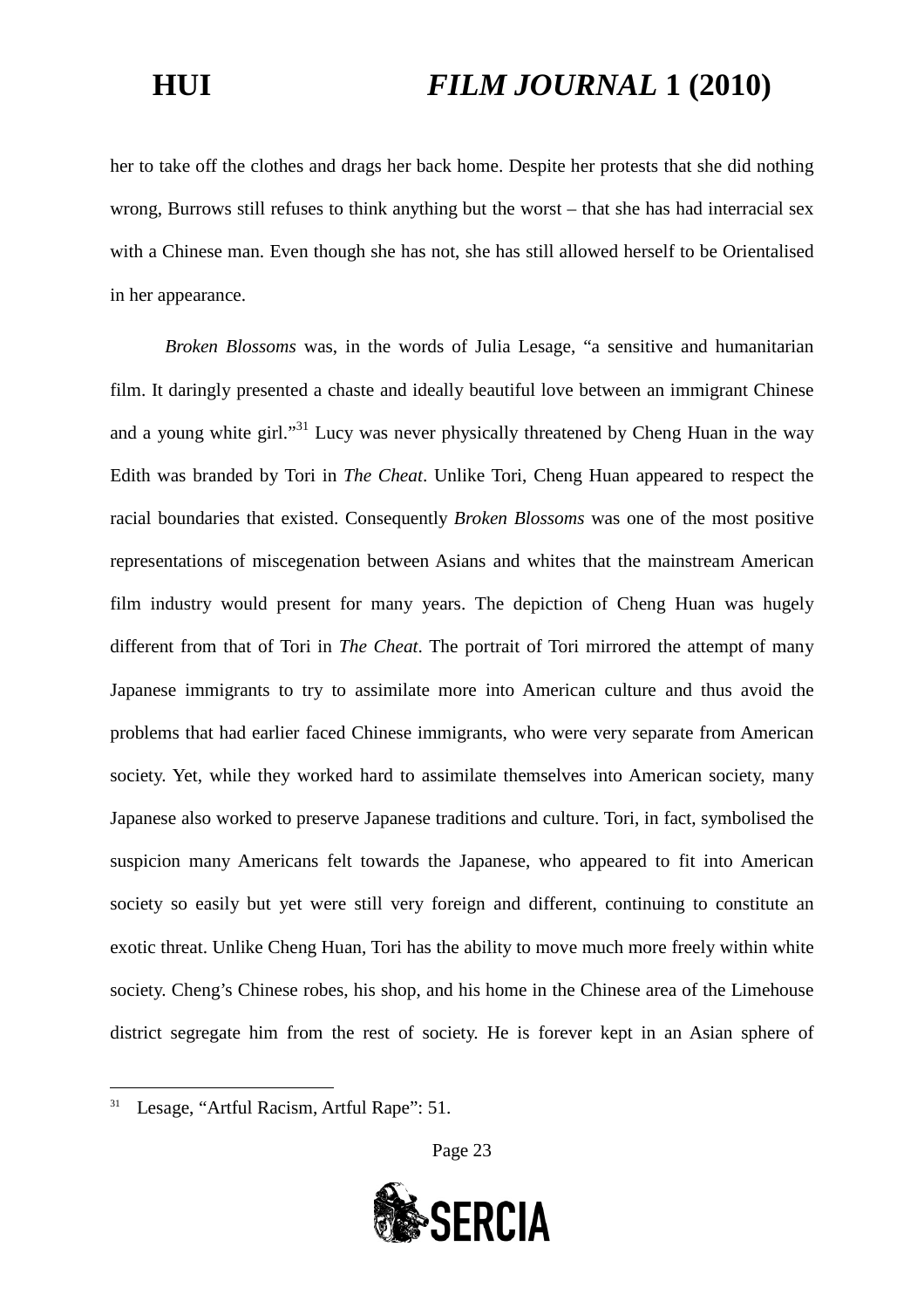existence. But Tori is a mixture of Eastern and Western cultures.<sup>[32](#page-23-0)</sup> Tori, with his exotic home and his socialisation with women, is built up as a sensual, less masculine character and a persistent threat to white women, especially since he is always within the feminine sphere. $33$ Like other women within the film, he is usually seen within the home, while Richard and other men work and are only seen at home after work. Even Tori's downfall does not come at the hands of a man. Richard only finds him wounded; it is Edith who shoots him, and she later brings him down further with the revelation of her scar in court.

The representation of miscegenation between whites and Asians by both Griffith and DeMille differs markedly from other representations of miscegenation between whites and other racial groups. While miscegenation is at all times condemned and presented as an evil to be avoided, the characterisations of the male Others are extremely different. African Americans and Native Americans are usually a sexual and physical threat. While Asians are a sexual threat, their physical strength is never emphasised. Rather it is their exclusion from the mainstream of society, their ability to mix with women, and their ability to adapt themselves to a different environment that makes them such a threat. Although there are marked differences between the characterisations of Cheng Huan and Tori, they are still both slight men, who are always on the edges of society, and who impress women with attributes that have nothing to do with their physical prowess. In the case of Cheng Huan, it is his gentleness to Lucy; in the case of Tori, it is his fabulous wealth and his exoticism that makes him

<span id="page-23-1"></span><sup>33</sup> Gina Marchetti, *Romance and the "Yellow Peril": Race, Sex, and Discursive Strategies in Hollywood Fiction* (Berkeley and Los Angeles: University of California Press, 1993), 25- 26.





<span id="page-23-0"></span> $32$  Sumiko Higashi provides an analysis of the film, not only in terms of its representations of racial difference, but also in terms of the modern, more materialist culture in which the film was made. Higashi, *Cecil B. De Mille and American Culture*, 100-112.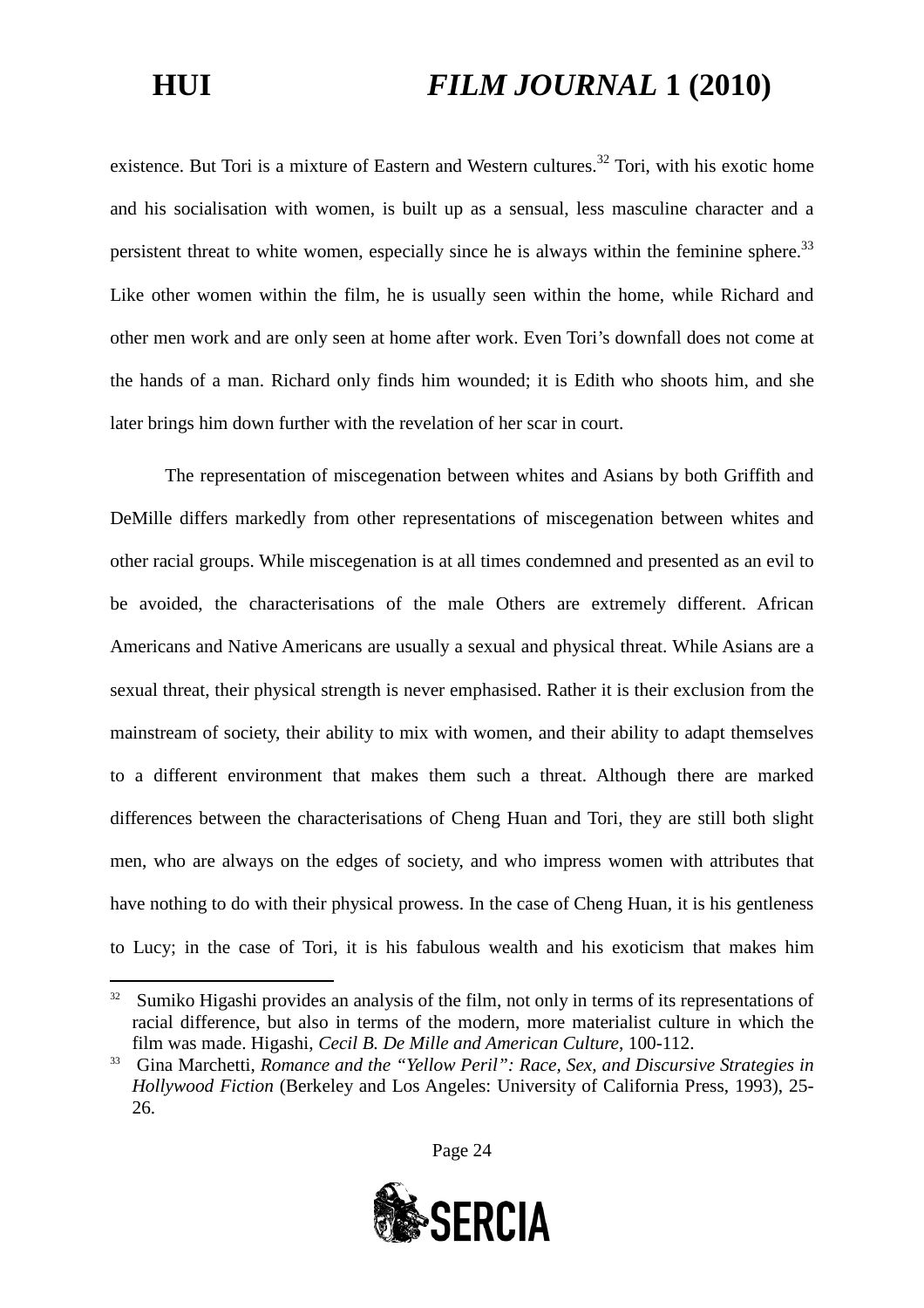attractive to Edith. Yet both Cheng Huan and Tori are dangerous because they do not arouse people's suspicions and can disappear into the crowd. The depictions of Asians as a dangerous and exotic threat to whites would exist on the screen for many years, and often the supposed danger fluctuated depending on international events or on the United States's relations with the country of origin. $34$ 

### **Conclusion**

Mainstream Hollywood films dealing with Asian/white miscegenation were often grounded in stereotypes of Asian exoticism and sexuality that existed in the traditional American cultural view of Orientals and the Orient. Yet these films also allowed more in-depth analyses of such relationships and why they occurred, something that almost never happened in films about black/white and Indian/white relationships. In many cases, this was because the relationships between blacks and whites and Indians and whites had occurred for a much longer period and the stereotypes that had been developed concerning these relationships had been so long entrenched in the white American psyche that it was almost impossible to separate the reality from the legend. In the case of Asians, because of their relatively recent immigration into the United States and the primarily localised ill-feeling against them, limited mainly to the West Coast, the stereotypes of the villainous Asian or the sexualised Asian were not as established in American popular culture. Although representations of Asians borrowed heavily from already existing stereotypes of Asian men as feminised, exotic, or domestic threats, in many films they often had greater depth in their characterisations than African Americans or Native

<span id="page-24-0"></span><sup>34</sup> Kevin Brownlow, *Behind the Mask of Innocence: Sex, Violence, Crime: Films of Social Conscience in the Silent Era* (London: Jonathan Cape, 1990), 348-49.



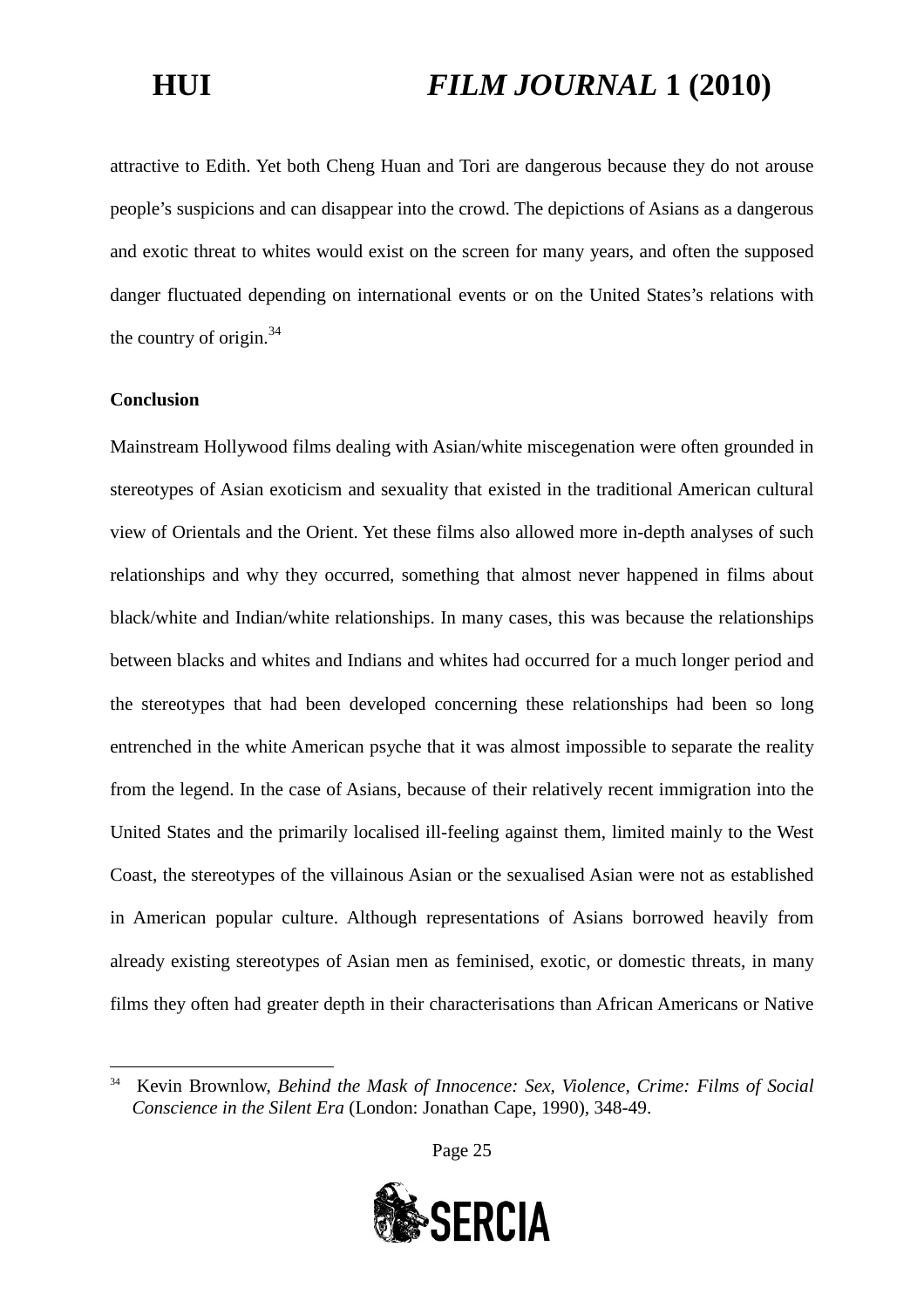Americans.

Representations of interracial relationships between Asians and whites, while often racist and stereotyped, were still presented in a more sympathetic manner than interracial relationships whites had with other ethnic groups. Although the relationships between whites and Asians often end with the death of one of the partners, the death occurs only after there is a build-up of the relationship and the development of the characters themselves. Often these representations were also reflections of anxieties many Americans felt about these ethnic groups. At the same time, however, the film industry would make adjustments to Asian representations if pushed by a foreign government, as happened with Tori, whose nationality was changed to Burmese when the film was re-released after protests by the Japanese government.

Unlike most representations of miscegenation with other racial groups, in many instances of Asian miscegenation the Asian partner is often socially and economically superior to their white partner. In films that concern Asian and white relationships, miscegenation is not a subplot, but often the major story in the film. In treating Asian and white relationships in this way, the film industry showed a distinct difference in the way it treated Asian/white relationships from other interracial relationships, which were often seen as peripheral. By foregrounding miscegenation between Asians and whites, the film industry seemed to indicate that, while these relationships were still not acceptable, they were far less controversial to show on screen than other examples of miscegenation. Although most relationships between Asians and whites were not allowed to end happily, the relationships between the couples were presented more comprehensively, and more sympathetically, than

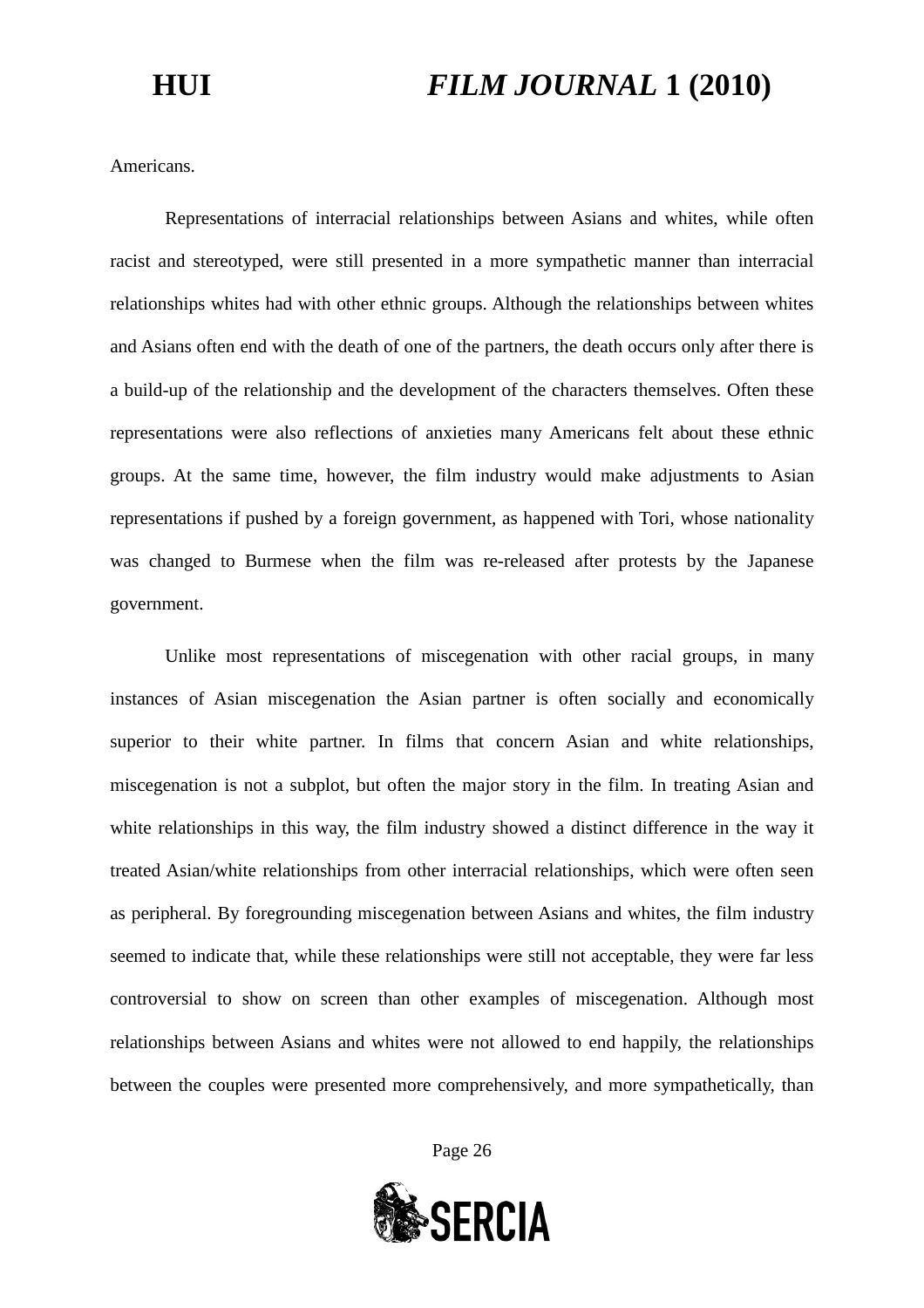other examples of miscegenation.

### **Filmography**

*The Cheat* (dir. Cecil B. DeMille; performers: Sessue Hayakawa, Fannie Ward, Jack Dean;

Famous Players Lasky/Paramount, 1915)

*Broken Blossoms* (dir. D. W. Griffith; performers: Lillian Gish, Richard Barthelmess, Donald Crisp; United Artists/D.W. Griffith, 1919)